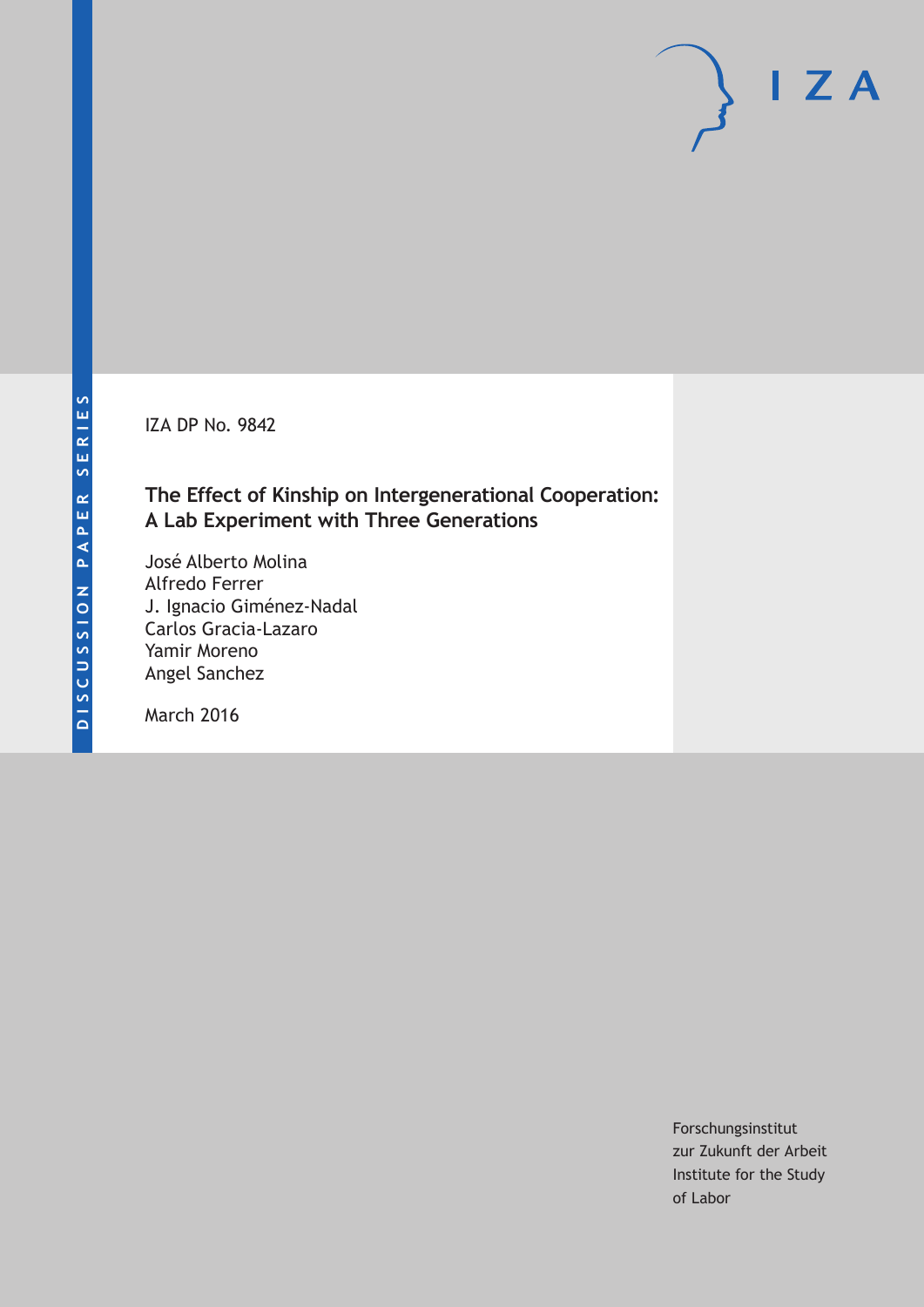# **The Effect of Kinship on Intergenerational Cooperation: A Lab Experiment with Three Generations**

### **José Alberto Molina**

*University of Zaragoza and IZA* 

### **Alfredo Ferrer**

*University of Zaragoza* 

### **Carlos Gracia-Lazaro**

*University of Zaragoza* 

### **Yamir Moreno**

*University of Zaragoza and Institute for Scientific Interchange* 

### **J. Ignacio Giménez-Nadal**

*University of Zaragoza*

### **Angel Sanchez**

*University of Zaragoza and Universidad Carlos III de Madrid* 

### Discussion Paper No. 9842 March 2016

IZA

P.O. Box 7240 53072 Bonn **Germany** 

Phone: +49-228-3894-0 Fax: +49-228-3894-180 E-mail: iza@iza.org

Any opinions expressed here are those of the author(s) and not those of IZA. Research published in this series may include views on policy, but the institute itself takes no institutional policy positions. The IZA research network is committed to the IZA Guiding Principles of Research Integrity.

The Institute for the Study of Labor (IZA) in Bonn is a local and virtual international research center and a place of communication between science, politics and business. IZA is an independent nonprofit organization supported by Deutsche Post Foundation. The center is associated with the University of Bonn and offers a stimulating research environment through its international network, workshops and conferences, data service, project support, research visits and doctoral program. IZA engages in (i) original and internationally competitive research in all fields of labor economics, (ii) development of policy concepts, and (iii) dissemination of research results and concepts to the interested public.

IZA Discussion Papers often represent preliminary work and are circulated to encourage discussion. Citation of such a paper should account for its provisional character. A revised version may be available directly from the author.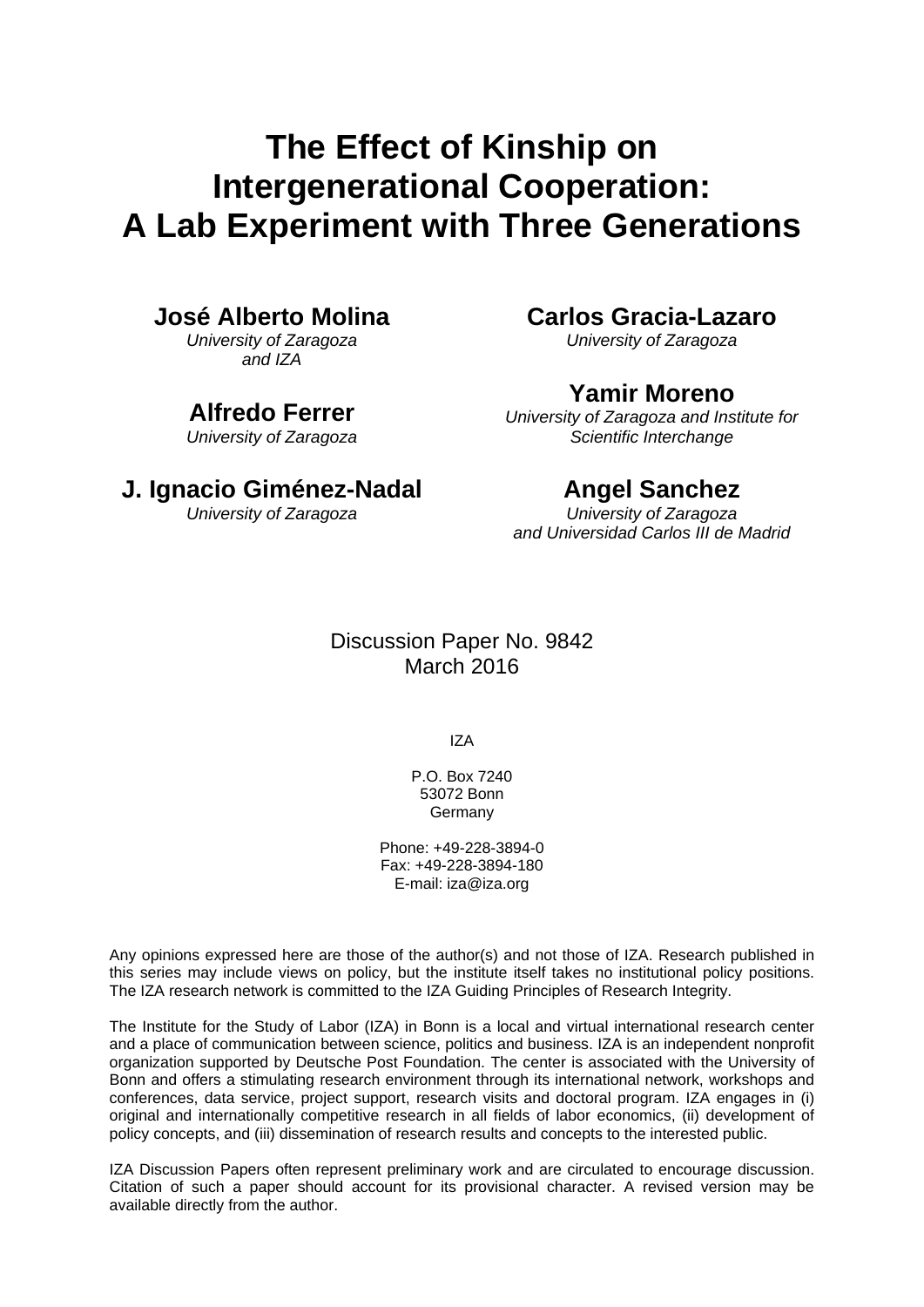IZA Discussion Paper No. 9842 March 2016

# **ABSTRACT**

## **The Effect of Kinship on Intergenerational Cooperation: A Lab Experiment with Three Generations\***

In this paper, we analyze how kinship among family members affects intergenerational cooperation in a public good game. 165 individuals from 55 families, comprising three generations (youths, parents, and grandparents), play a public good game in three different treatments: one in which three members of the same family play each other (family), a second with the youth and two non-family members but preserving the previous generational structure (intergenerational), and a third in which three randomly-selected players play each other (random). We find that players contribute more to the public good when they play with other family members, than when they play with non-family members. This effect is present in all three generations, and is independent of the gender of the players. We also observe the significant result that older generations contribute more to the public good, relative to their children.

JEL Classification: D03, D64, D70

Keywords: intergenerational cooperation, evolutionary game theory, public goods game, kinship, social networks

Corresponding author:

 $\overline{a}$ 

José Alberto Molina Department of Economic Analysis Faculty of Economics University of Zaragoza C/ Gran Via 2 50005 – Zaragoza **Spain** E-mail: jamolina@unizar.es

<sup>\*</sup> We are grateful to the IBERCIVIS Foundation, for volunteer recruitment. This paper has benefited from funding from the Spanish Ministry of Economics (Project ECO2012-34828). This paper was partially designed while Jose Alberto Molina was Visiting Fellow at the Department of Economics of Boston College (US), to which he would like to express his thanks for the hospitality and facilities provided. The authors declare no competing financial interests.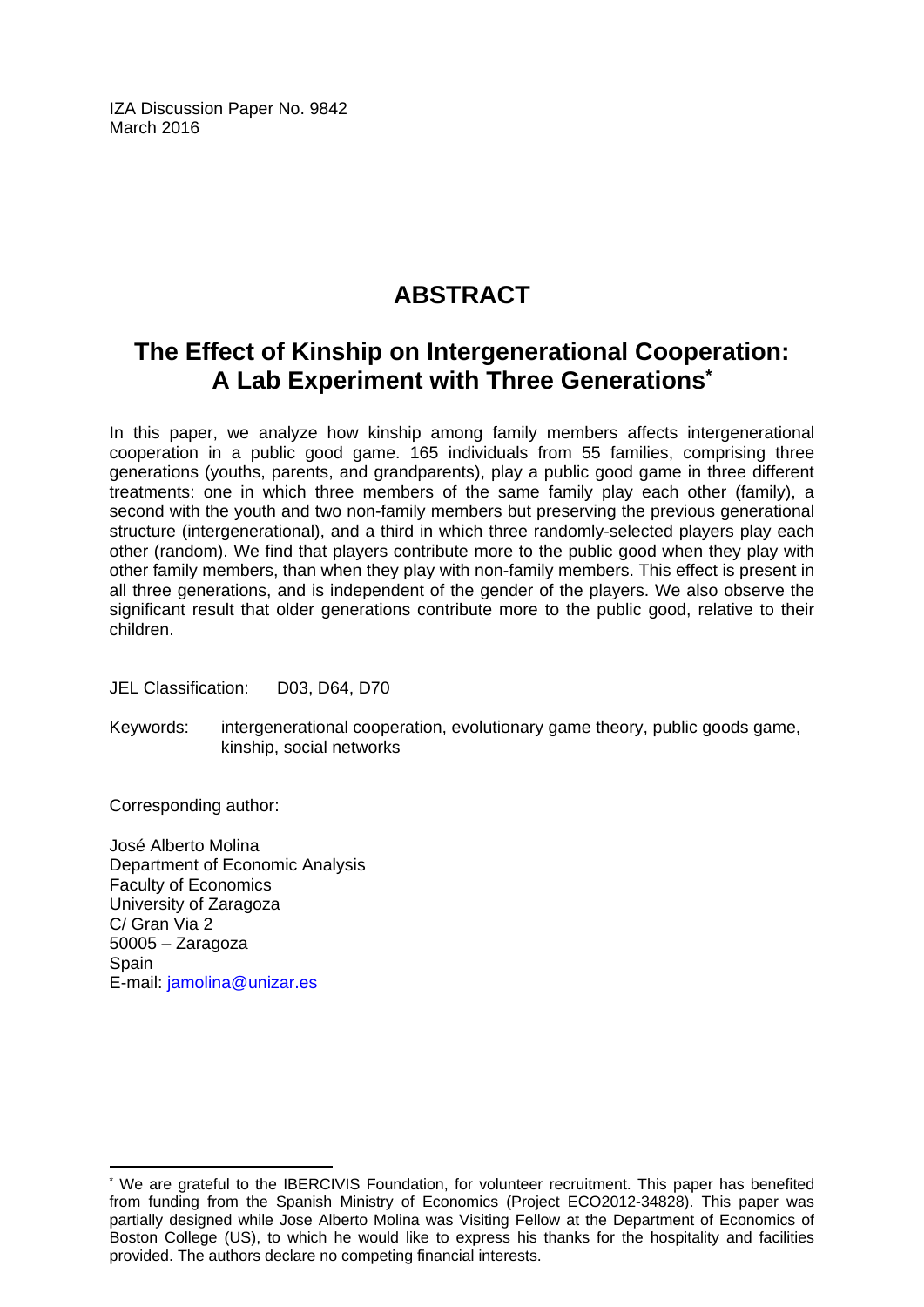#### **1. Introduction**

We analyze, using a public good game, how kinship among three generations of family members (youths, parents, and grandparents) affects their intergenerational cooperation. Although we begin by assuming that human behavior is essentially competitive, a number of relationships between individuals often show examples of cooperative and altruistic behaviors. Darwin (1859) perceived that this was a problem to an understanding and justification of his theory of evolution by natural selection: how can the existence of individuals cooperating for the benefit of others be explained, assuming, in many cases, a certain cost? The model that best explains the existence of individuals who cooperate is based on the family relationship, so that individuals within the family, who share genes, present the clearest examples of cooperative behavior motivated by generosity. This reasoning has been mathematically formalized through Hamilton's rule (Hamilton 1964) according to which cooperation between two individuals will take place if the benefit obtained, corrected by the kinship relationship between these individuals, exceeds the cost of giving or helping. This concept has been tried and tested empirically in the literature of the social sciences (see, among others, West et al. 2001; Oli 2003; Waibel et al. 2011).

Economists began to address cooperative behaviors from the time of Adam Smith (1759), who argued that interdependence between individuals provides positive utility measured in economic terms. Subsequently, Edgeworth (1881) justified this interdependence in terms of "social distance" between individuals and, more recently, the Nobel Laureate in Economics, Gary Becker (1962, 1974), established the generosity criterion guiding cooperation or transfer of resources from donor to recipient, with this approach contrasting with alternative hypotheses (Cox 1987), under which donors expect some kind of reciprocity from the receivers in a cooperative context.

The analysis of cooperation from the experimental sciences has a reference milestone in Nowak and May (1992), who developed a prisoner's dilemma to prove the survival of the cooperative agent in a complex network. Different versions of the prisoner's dilemma have been used to analyze cooperative behaviors, with a general result being that, in repeated dilemmas, the global cooperation level rapidly declines to values around 10%, given the effect of free riders, with reciprocity (Trivers 1971), reputation (Novak and Sigmund 1998), punishment (Fehr and Gächter 2000; Sigmund et al. 2011) and the interplay of reputation with network rewiring (Cuesta et al. 2015), all being mechanisms to avoid the appearance of such free riders.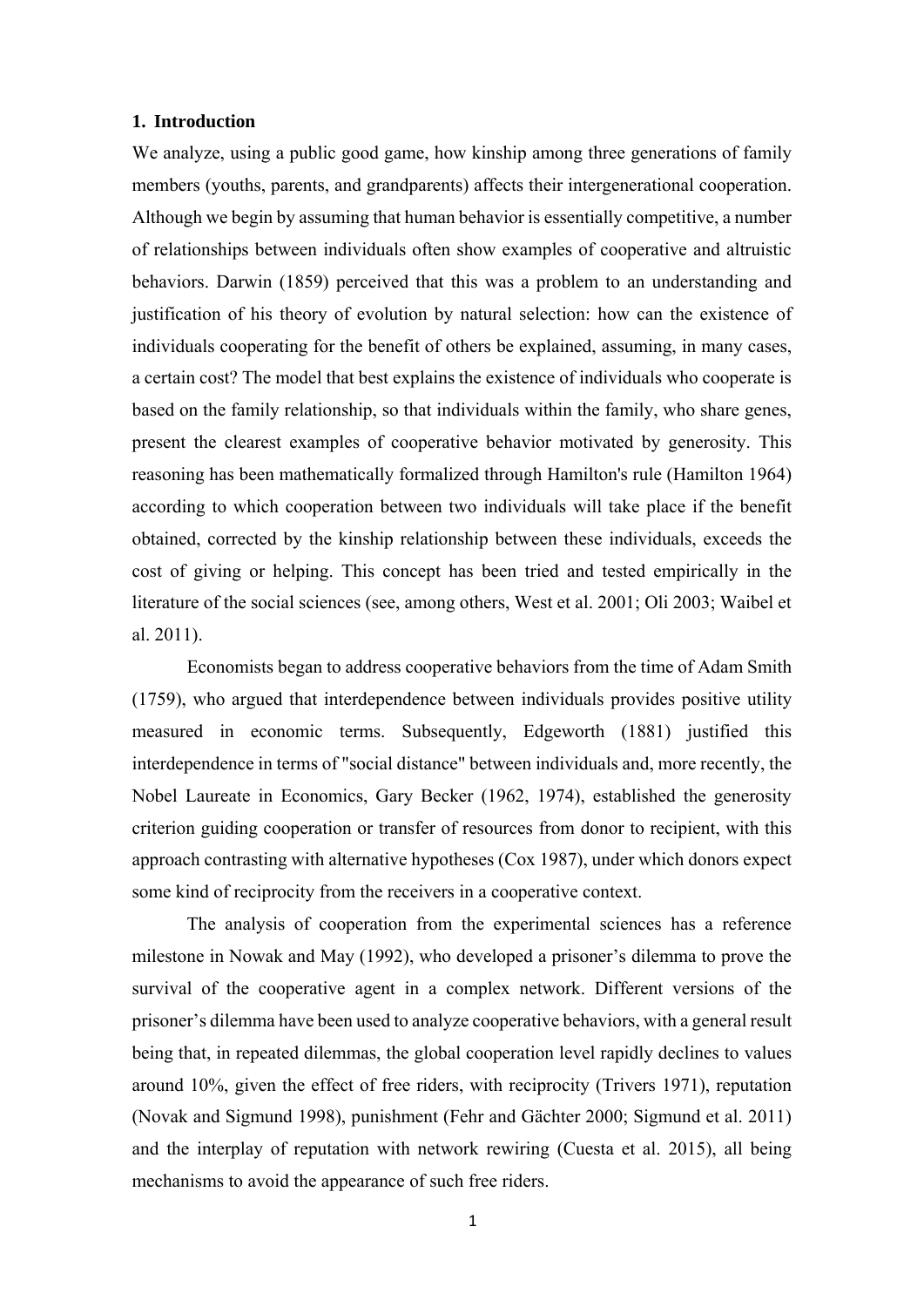In this context, it has also been observed in numerous public good experiments that many individuals contribute more to the public good than predicted by rationality and selfishness, with observed cooperation declining over time (see, for a survey, Chaudhuri 2011). One possible explanation is the assumption of conditional cooperation, according to which the individual propensity to cooperate depends upon the provisional cooperation of others (Fischbacher et al. 2001; Fischbacher and Gächter 2010). This assumption is considered to be a consequence of certain fairness preferences, such as altruism, commitment, reciprocity (Croson 2007) or warm-glow (Andreoni 1990).

Prior research on cooperation using experiments has found mixed results from a gender perspective, although recent evidence appears to point toward women being more cooperative than men (Molina et al. 2013). With respect to age, experimental research has shown that younger children are less altruistic (Fehr et al. 2008: Fehr et al. 2011). However, while the repeated prisoner's dilemma has been used extensively in experiments with adults (Blake et al. 2015), experiments with children remain rare, with the exception of Blake et al. (2015), who use pre-adolescent children (mean age 11.6 years).

Little is known about how cooperative behavior changes across generations. Two papers have included subjects of different ages who were involved in the same experimental set-up to test their cooperativeness (Charness and Villeval 2009; and Gutiérrez-Roig et al. 2014). In the first, the authors conducted experiments with employees of two French firms using junior (under 30) and senior (over 50) subjects, and in a conventional laboratory set-up with students and retirees, with their main result being that seniors were more cooperative than juniors. In the second, volunteers of different ages were placed in a group with other players of similar ages to play n-player prisoner's dilemmas, with the main finding being that the behavior is quite similar in age groups between 18 and 65 years old; teenagers' behavior is less predictable, and the elderly are more cooperative. In both papers, whose results are in agreement with the prior literature, individuals of different ages play within the same generation, but, to the best of our knowledge, only Peters et al. (2005), Bauer et al. (2014), and Porter and Adams (2015) focus on intergenerational issues, on the basis of the well-established evidence that the preferences of one generation can be affected by the preferences of the preceding one, in such a way that parental background has been found to be related to the fundamental life outcomes of children.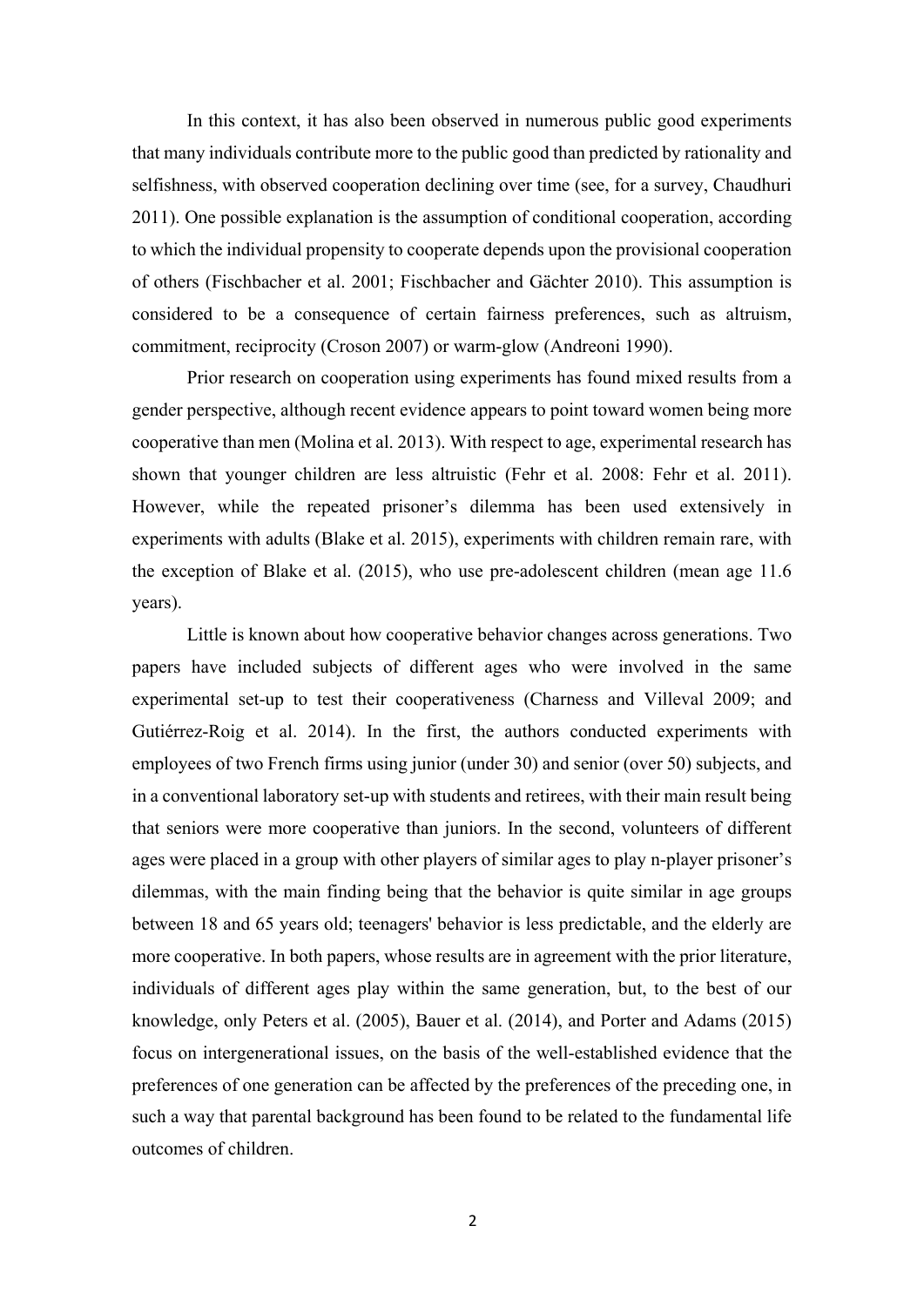Peters et al. (2005) place parents and children in a laboratory to participate in a public good experiment, with the main result being that parents may behave more altruistically than do their children in a family setting. Bauer et al. (2014) uses individuals of two generations to prove, among other results, that children of parents with a lower level of education are less altruistic. Porter and Adams (2015) study the motivations behind transfers between two generations (adult children and their parents) in an experimental setting, in such a way that the subjects play a series of dictator games in the laboratory, with results indicating that a greater proclivity for giving appears when parents, rather than strangers, are the recipients of transfers.

Against this background, the novelty of our research is that we analyze how kinship among family members affects the intergenerational behaviors between three generations (youths, parents, and grandparents) when individuals of different generations play a public good game (http://www.ibercivis.es/projects/colabora-con-la-ciencia-enfamilia/). Volunteers aged between 17 and 19 were recruited to participate in an experiment where the only information given a-priori was that the volunteers will play with one of their parents and one of their grandparents. After presenting the laboratory results, we use data computed from the experiment to estimate econometric models that take into account the unobserved heterogeneity of individuals, since there may be certain unobserved factors at the individual level that are correlated with the level of contribution, which would bias the results. For instance, past personal experience, the mood on the day of the experiment, or personal attitudes towards justice, equity, and confidence, may all condition the decisions of individuals in our experiment. Thus, we first estimate a random-effects linear model for the pooled data, observing that the behavior is different across groups of individuals and, consequently, we have also estimated the model considering the groups of youths, parents, and grandparents separately. Additionally, and in order to take advantage of the panel structure of the data, two types of panel data estimators are estimated: the random-effects and fixed-effects estimators.

Our results indicate that the level of cooperation of the youths is significantly lower than that of the parents and the grandparents. All the age groups cooperate more when playing with relatives, with this trend being more evident for the youths and the parents than for the grandparents. Thus, kinship appears to have a positive relationship with contribution to the common good, with this contribution being strongly conditioned by both the own previous action and the last observed contributions. We have also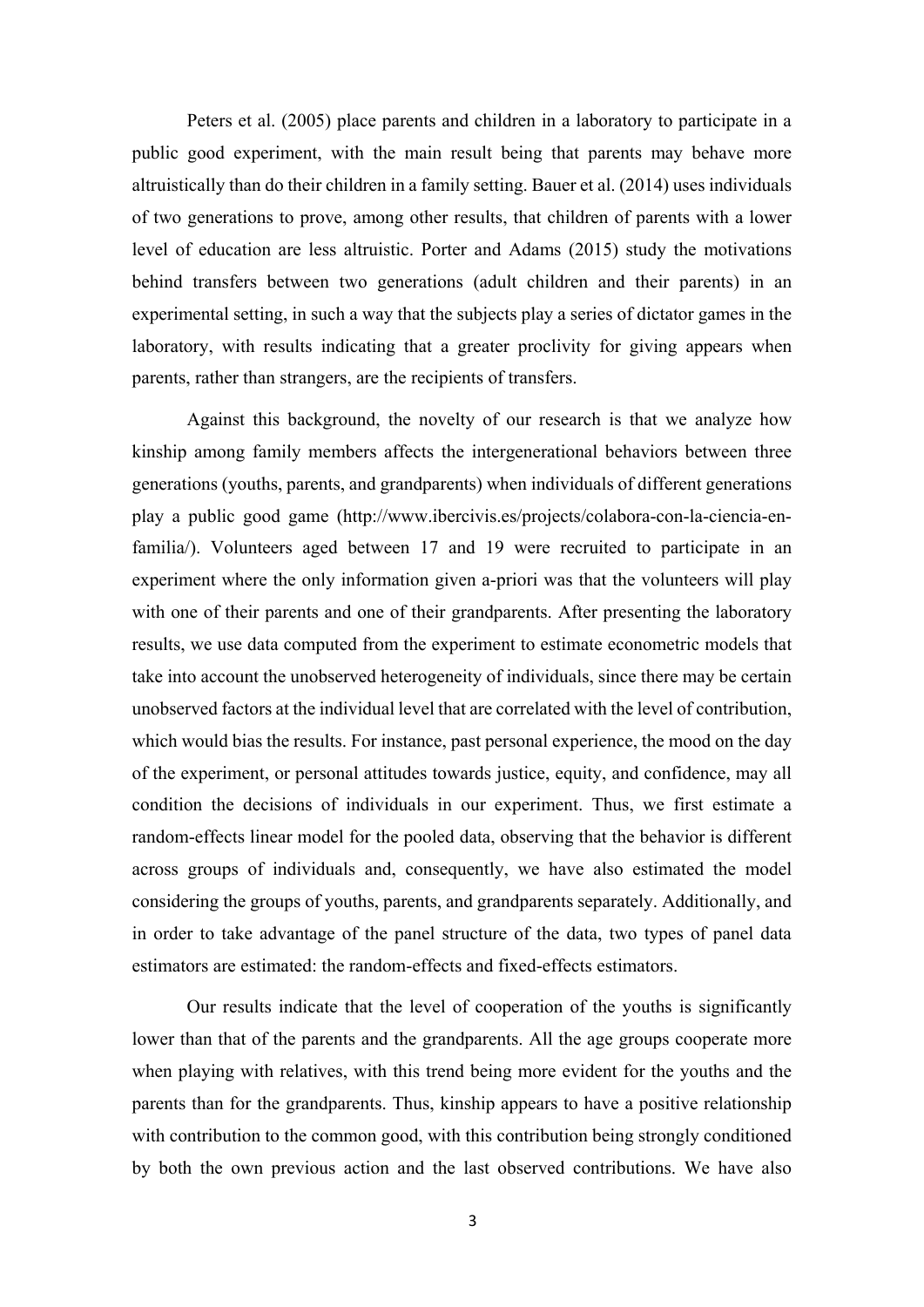developed an empirical strategy to take into account the unobserved heterogeneity of individuals, with results indicating clear differences in behavior across our three generations. Finally, panel estimations confirm that playing with family members increases the contribution of players to the public good, thus indicating that kinship has a positive effect on the contribution of the players.

Our contribution to the literature is twofold. First, we design and carry out an intergenerational experiment, with three generations, in order to evaluate how kinship among family members affects intergenerational behaviors. Each volunteer participated in three different 3-player games, corresponding to three different treatments: one in which three members of the same family played each other, a second with the youth and two non-family members, but preserving the previous generational structure, and a third in which three randomly-selected players played each other. Second, we develop an exhaustive econometric analysis to take into account the unobserved heterogeneity of individuals by estimating random-effects linear models for the pooled data, as well as for the three age groups separately, and we estimate the random-effects and fixed-effects models to take advantage of the panel structure of the data.

The rest of the paper is organized as follows. Section 2 describes the intergenerational public good experiment. Section 3 presents the lab-in-the-field results. Section 4 shows the empirical strategy and the estimation results, and Section 5 sets out our main conclusions.

#### **2. Intergenerational public good experiment**

#### 2.1. Design

We performed two series of lab-in-the-field experiments involving 165 volunteers: 55 volunteers aged between 17 and 19 years old, one of their parents, and one of their grandparents. Each volunteer participated in three different 3-player games, corresponding to three different treatments: (a) one in which three members of the same family (i.e., youths, parents, and grandparents) played each other (family treatment), (b) a second with the youth and two non-family members but preserving the previous generational structure (intergenerational treatment), and (c) a third in which three randomly-selected players played each other (random treatment) (see the Methods section for further details).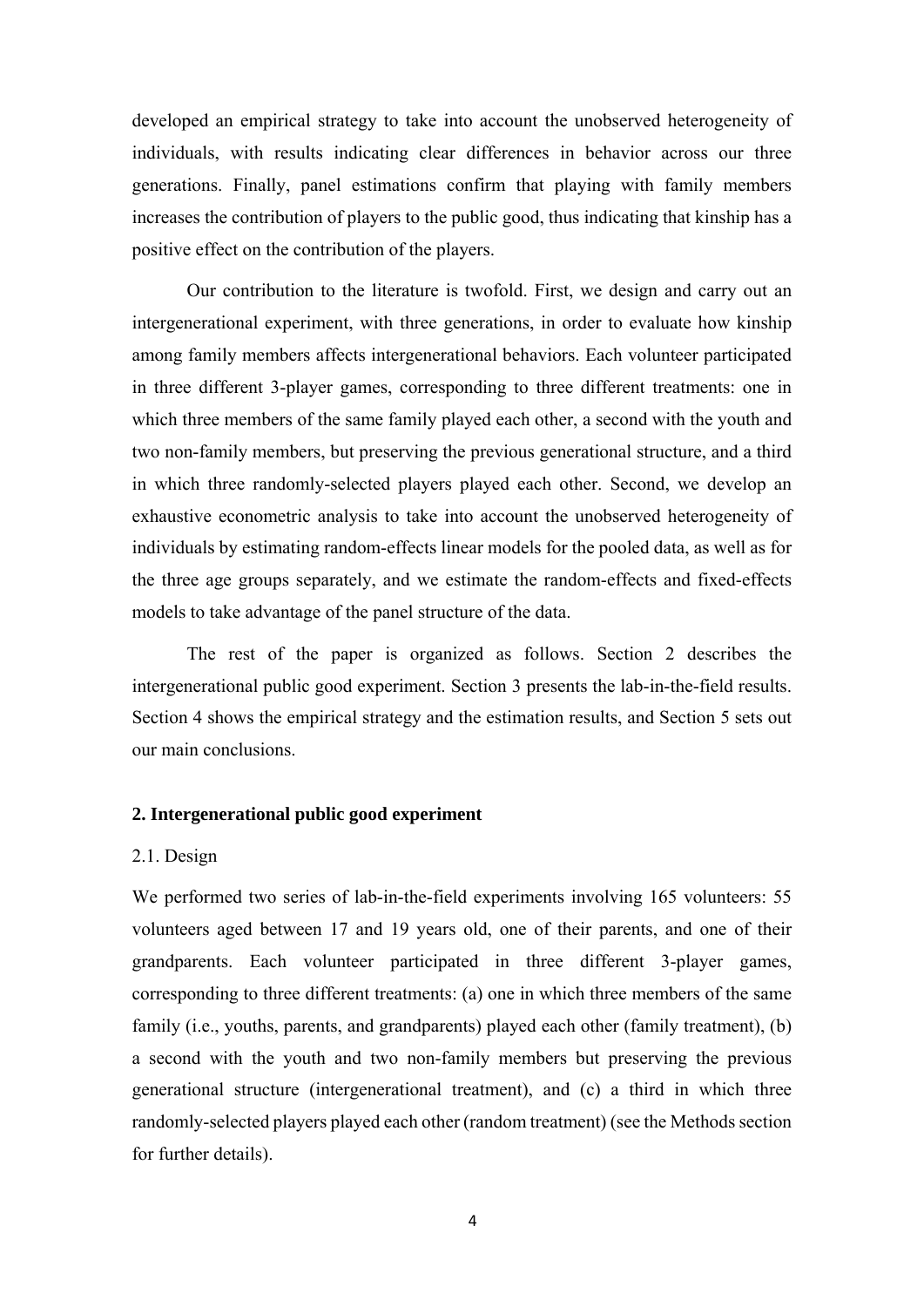In the public good game, participants played a given number of rounds, not known a priori by the players, although the number of rounds was set at 10 in each treatment by the research group, and thus we have 30 games per individual. In each round, participants had to decide how many monetary units (hereafter, Experimental Currency Units, ECUs) they wanted to "invest" (from 0 to 10) in the common fund, and they also had information on how many units the other players had invested in the previous round (except in the first round of each treatment). In each round, the sum of the contributions made by all 3 players was calculated, and the total contribution was multiplied by a factor of 1.5 and then shared equally by the 3 players. The obtained payoff in each round was the sum of this share, plus the ECUs held back, i.e., not invested in the common fund. This payoff could not be used in subsequent rounds. At the end of the experiment, each player received the sum of the payoffs corresponding to all rounds of the three treatments in which he/she participated. ECUs were converted into real monetary units, euros  $(\epsilon)$ , according to the proportion derived from the total cost of the experiment  $(1,720\epsilon)$ . Typical earnings ranged from 8€ to 12€, including a 5€ attendance fee.

In the treatment including all family members, the game is played by three generations of the same family: youth, parent, and grandparent (with independence of the gender and age of the players). In the treatment including non-family members, but maintaining the structure of the population, there is still one youth, one parent, and one grandparent, but they are not related. In the third treatment, where the assignment is random, each player is matched randomly, independent of the relationship and generation of the players. These three treatments allow us to isolate the effect of kinship from other effects, which includes the generation (prior research has found that cooperation increases with age; see Peters et al. 2015; Porter and Adams, 2015; Gutiérrez-Roig et al., 2014) and gender (prior research has found that cooperation is more common in women than in men; see Molina et al. 2013). Using the three treatments, if kinship across players has any effect, we would expect to find differences in the behavior of players between the family treatment and the intergenerational and random treatments. Furthermore, if we find no differences in the behavior of participants between the intergenerational and random treatments, this may be interpreted as that the structure of the game has no effect on the level of contribution of the participants.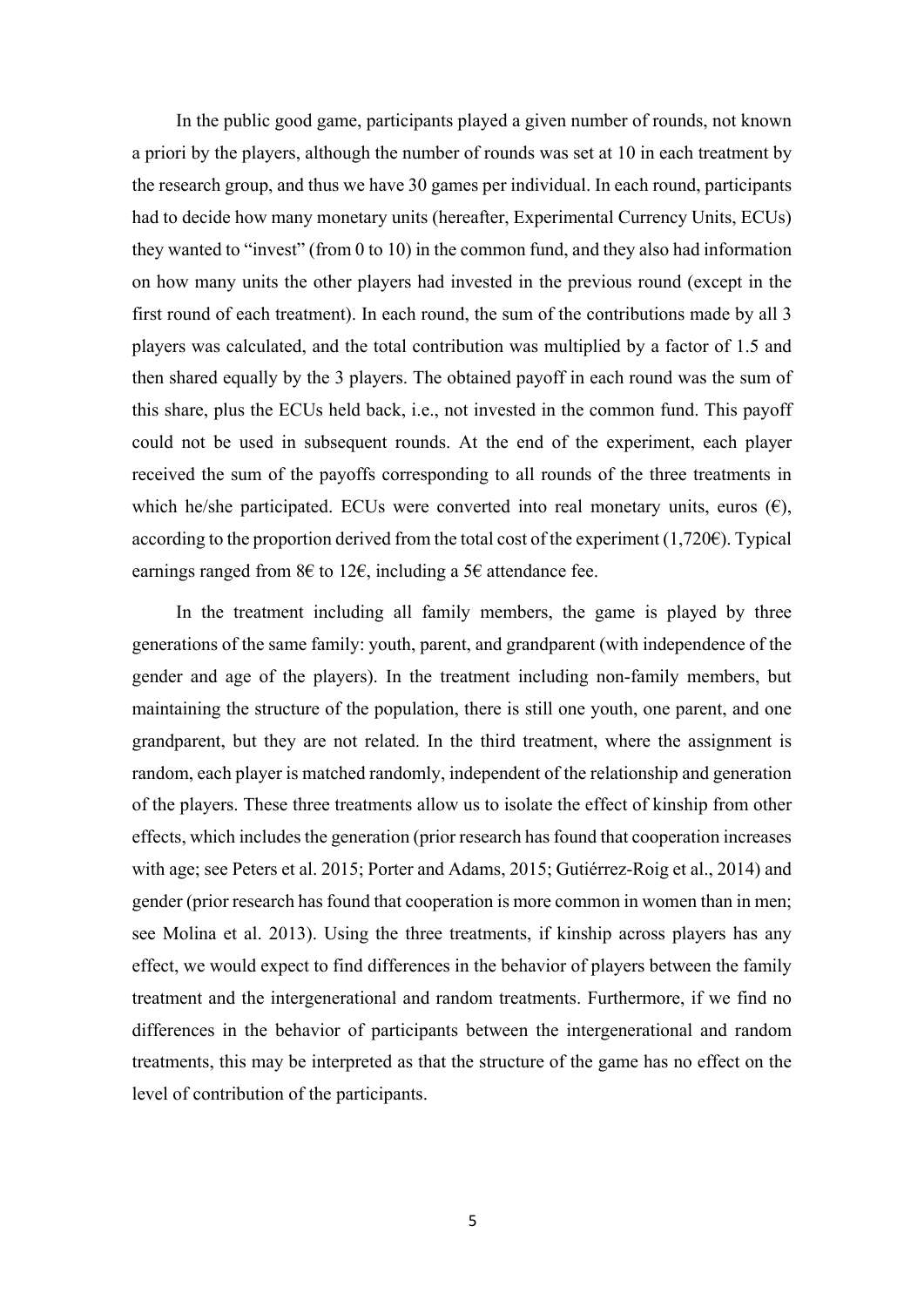#### 2.2. Methods

As a fundamental ethics statement, the anonymity of all participants in the experiments reported was always preserved (in accordance with the Spanish Law on Personal Data Protection) by assigning them, randomly, a username that would identify them in the system. No association was ever made between their real names and the results. As is standard in socio-economic experiments, no ethical concerns are involved, other than preserving the anonymity of participants.

Volunteers have been recruited from the general population of the city of Zaragoza (Spain). The selection process consisted of attracting sets of three volunteers of different generations of the same family, by filling-in an on-line form. Applications were open to any set of three relatives meeting the above conditions, regardless of their social status or other demographic variables. The total number of participants was 165, and the 55 families were distributed in two groups. While the first group (n=34 families) played treatments in a given order (i.e., family, intergenerational, random), the second group (n=21 families) played treatments in the opposite order (i.e., random, intergenerational, family). The Appendix shows the tutorial used in the experiment, and the support staff were not informed about the scope of the experiment.

Detailed instructions were read aloud at the beginning of the experiment and provided in a text that participants read and accepted before starting the experiment. After each session, the participants were informed of the amount of money they had won and immediately paid. The experiments were performed on a web-based platform and results were gathered in a database for further analysis. Individuals played anonymously and could not interact during the experiment. Participant anonymity was always preserved and non-personal data was collected.

#### **3. Lab-in-the field results**

Figure 1 shows the average contribution per round, computed over all the volunteers of the same generation. Different symbols represent different generations (a red circle for the youth, a blue square for the parent, and a green triangle for the grandparent) while different panels correspond to different treatments (left panel for family treatment, center panel for inter-generational, and right panel for random). As shown, regardless of the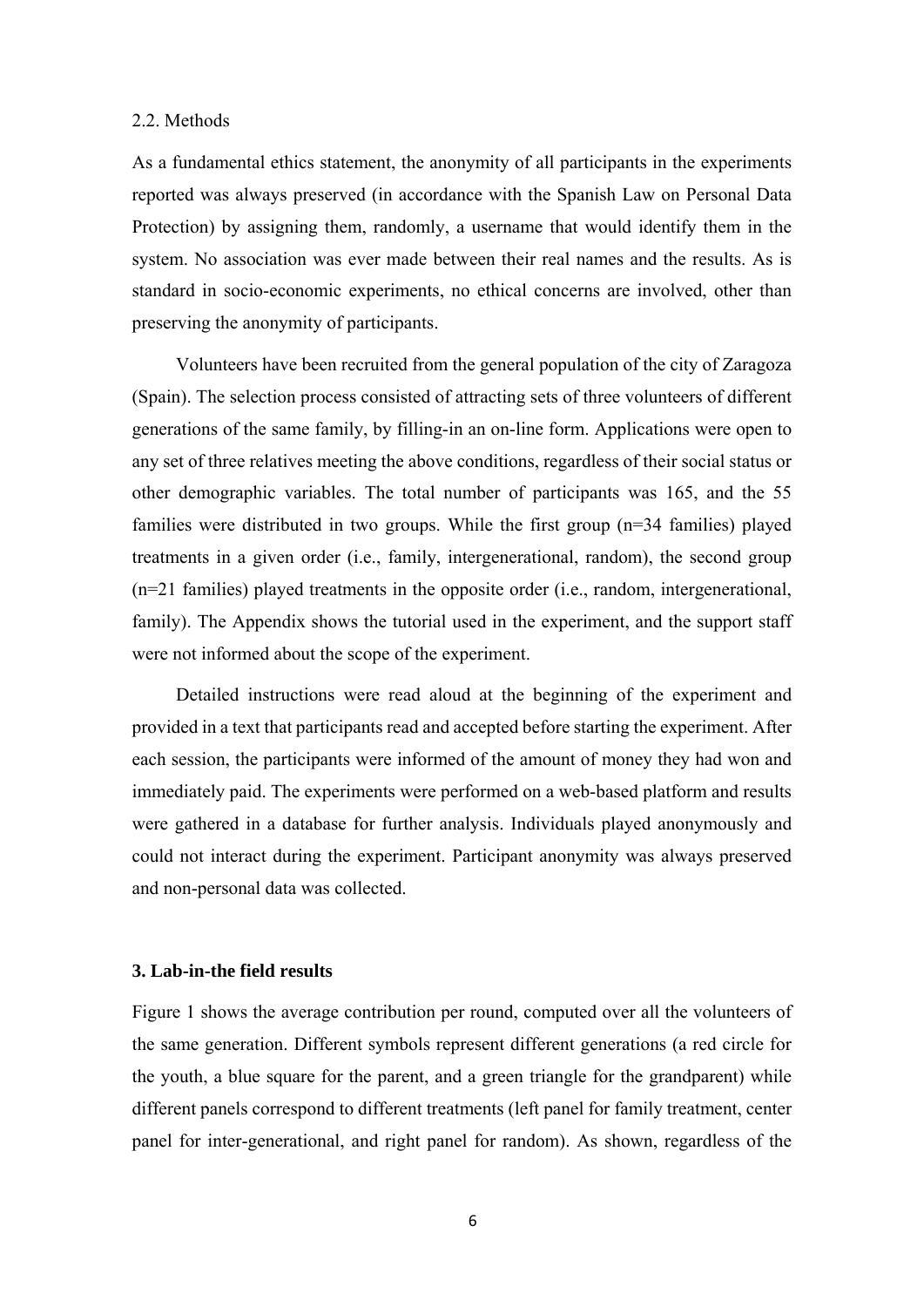nature of the partners and the generation membership, the average contributions to the public good remain roughly constant over time.

(Figure 1 about here)

Figure 2 represents the contributions to the common fund, averaged over all the rounds. Panel A of Figure 2 shows the results per generation (i.e., youths, parents, grandparents) aggregated over all the treatments. As can be seen, the level of cooperation of the youths (5.05) is significantly lower than that of the parents (6.21) and the grandparents (5.95). Panel B of Figure 2 shows the average contributions per treatment (i.e., family, inter-generational, random), showing that, when an individual played with other members of the family, more is invested in the public good (6.77) than when interacting with strangers, whether they interact with members of different generations (5.27) or random participants (5.17). There was no significant difference between these two latter cases. The absence of significant differences in contributions between intergenerational and random treatments shows that the generational structure, by itself, does not have a significant impact on the common-good contributions. Finally, panel C of Figure 2 shows the contributions per generation and per treatment, averaged over all rounds of a given treatment and generation. It can be observed that kinship promotes cooperation across all generations, given that, for all age groups, the contributions to the public good when interacting with relatives are higher than when playing with strangers. Although all the age groups cooperate more when playing with relatives, this trend is more evident for the youths and the parents than for the grandparents, which suggests that grandparents are less influenced by kinship with respect to the common-good contributions

#### (Figure 2 about here)

In order to study the dynamics of individual contributions, we have examined the variation of contributions (i.e., the increase in individual contributions) as a function of the difference between the own and partners' last action; that is, we considered the possibility that players react to the contributions they observed in the previous round, by assuming that players have a one-step memory. Figure 3 shows the probability, from white for  $p=0$  to red for  $p=1$ , of the contribution increment (y-axis, the difference between the contribution of an individual in a given round and his/her contribution in the previous round) as a function of the difference between the other players' contributions and the own contribution in the previous round (x-axis), for the different generation groups in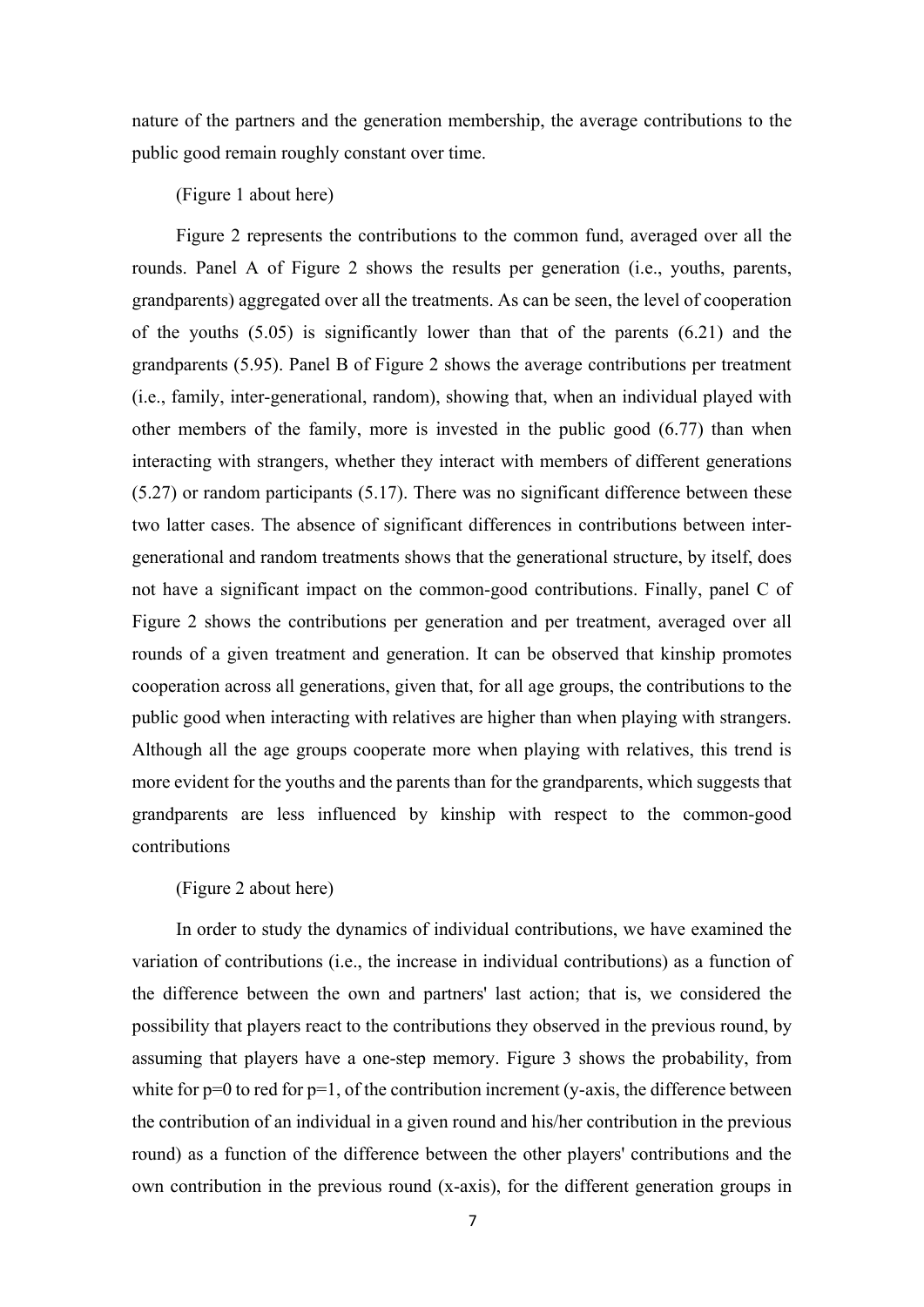different panels: youths in panel A, parents in panel B, and grandparents in panel C. As can be seen, there is a very strong positive dependence of the contribution increment on the difference between own and partners' last action. This dependence is more pronounced in the group of parents. To more fully appreciate this dependence, panel A of Figure 4 shows the probability of increasing the own contribution to the public good as a function of the difference between the other players' averaged contribution and the own contribution in the previous round, aggregated over all the treatments (family, intergenerational, random), for the different generation groups (youths, parents, and grandparents). As shown, there is a positive correlation between the contribution increments and the difference in contributions. Additionally, panel B of Figure 4 represents the probability of decreasing the own contribution versus the difference between other players' and own contributions in the previous round. As a corollary, Figures 3 and 4 show that the contribution to the common good is strongly conditioned by both the player's previous action and the last observed contributions.

(Figure 3 about here)

(Figure 4 about here)

Table 1 shows average contributions of players, and players' characteristics. Column (1) shows average values for all the sample, and Columns (2), (3), and (4) show average values for youths, adults, and grandparents, respectively. We observe that the average contribution to the public good is 5.73. However, when we look at the different groups of players, we observe that the average contributions of youths, adults, and grandparents are 5.05, 6.21, and 5.95, respectively. Furthermore, t-type tests of equality of means show that the average contribution varies across the three groups, as differences are statistically significant at the 99% confidence level.

(Table 1 about here)

The second panel of Table 1 analyzes the average contribution to the public good, by treatment. We observe that average contributions in the family (Column 2), generational (Column 3), and random (Column 4) treatments are 6.77, 5.27, and 5.17, respectively. Furthermore, t-type tests of equality of means show that the average contribution varies between the family treatment and the other two treatments, as differences are statistically significant at the 99% confidence level. Thus, differences in the average contribution between the family and the generational treatments, on the one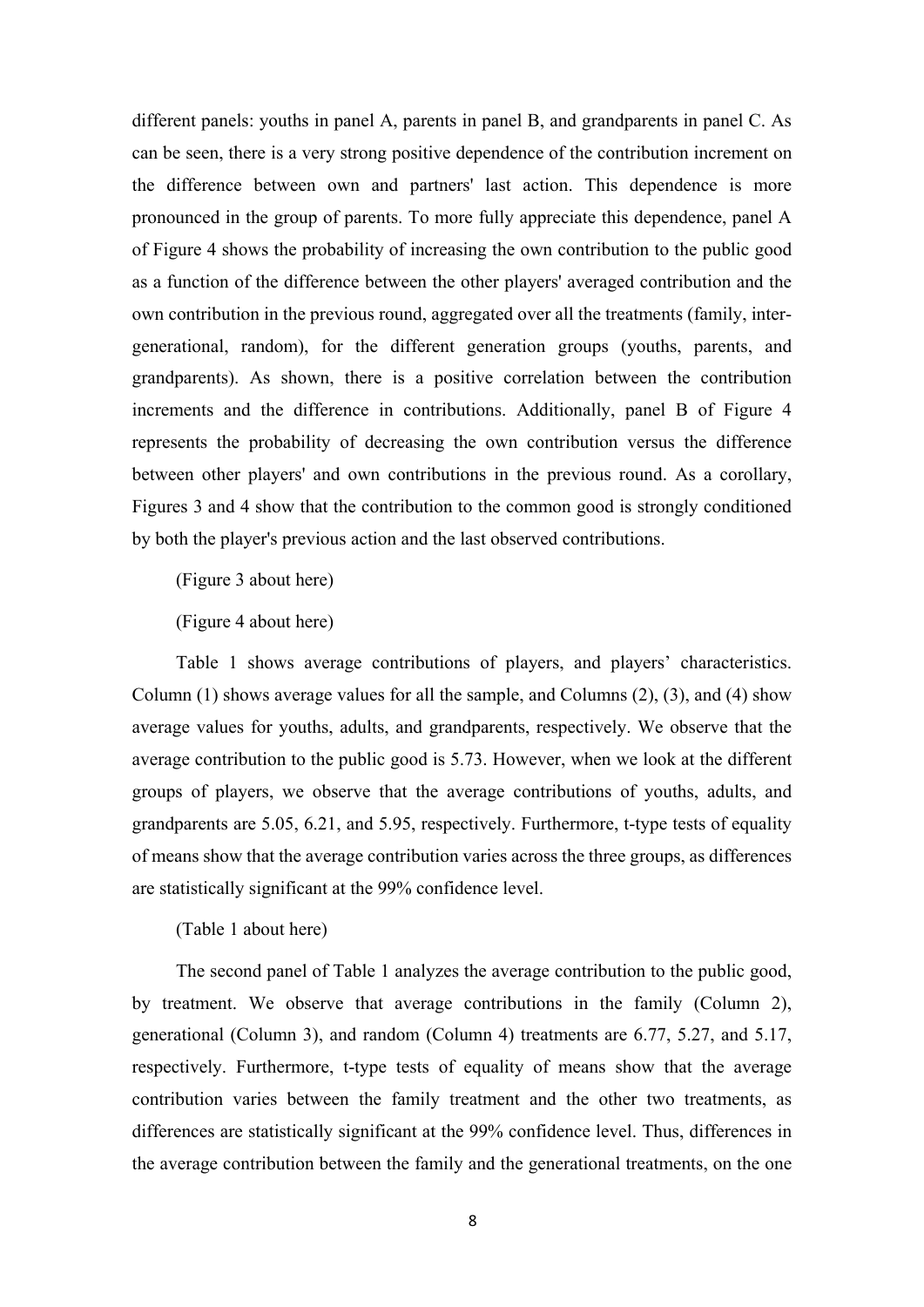hand, and the family and the random treatments, on the other, are 1.50 and 1.59, respectively. We therefore conclude that kinship across parents has a causal effect on the contribution of players.

Figure 5 shows the mean and confidence intervals at the 95% confidence level of the contribution of players by generation, treatment, and round number. The first graph shows the average contribution for youths, the second the average contribution for parents, and the third the average contribution for grandparents. We observe that, for the three generations, the contribution made by the players in the family treatment is comparatively higher than the contribution made in the generational and random treatments, for all rounds. Furthermore, the confidence intervals of the family treatment do not intersect with the confidence intervals of the generational and random treatments, indicating that the level of contribution made in the family treatment by the three groups of players is higher than the contribution made in the other two treatments.<sup>2</sup> Furthermore, we cannot conclude that the level of contribution differs between the generational and random treatments, as their confidence intervals intersect in the three groups. Thus, we observe that kinship appears to have a positive relationship to contributions, as for all players the contribution increases when they play with their relatives, in comparison with playing with other, unknown players, and the fact that we find no statistically significant differences between the generational and random treatment indicates that the population structure (i.e., the number of players of each generation) does not appear to affect the level of contribution.

#### (Figure 5)

One third (33%) of the players are male, and the average age is 48.09 years. By group of players, 35%, 38%, and 27% of youths, parents, and grandparents are male, with an average age of 17.44, 50.62, and 76.22, respectively. Furthermore, 38% of the players pertain to the second group. Here we must acknowledge that, given that the order of treatments is reversed in the second group, compared to the first group, this may affect the results.

To disentangle this possible effect, we have analyzed in Table 2 the average contribution to the public good, by group and treatment. The average contributions in the

 $2$  The only exception is round 4 for the group of grandparents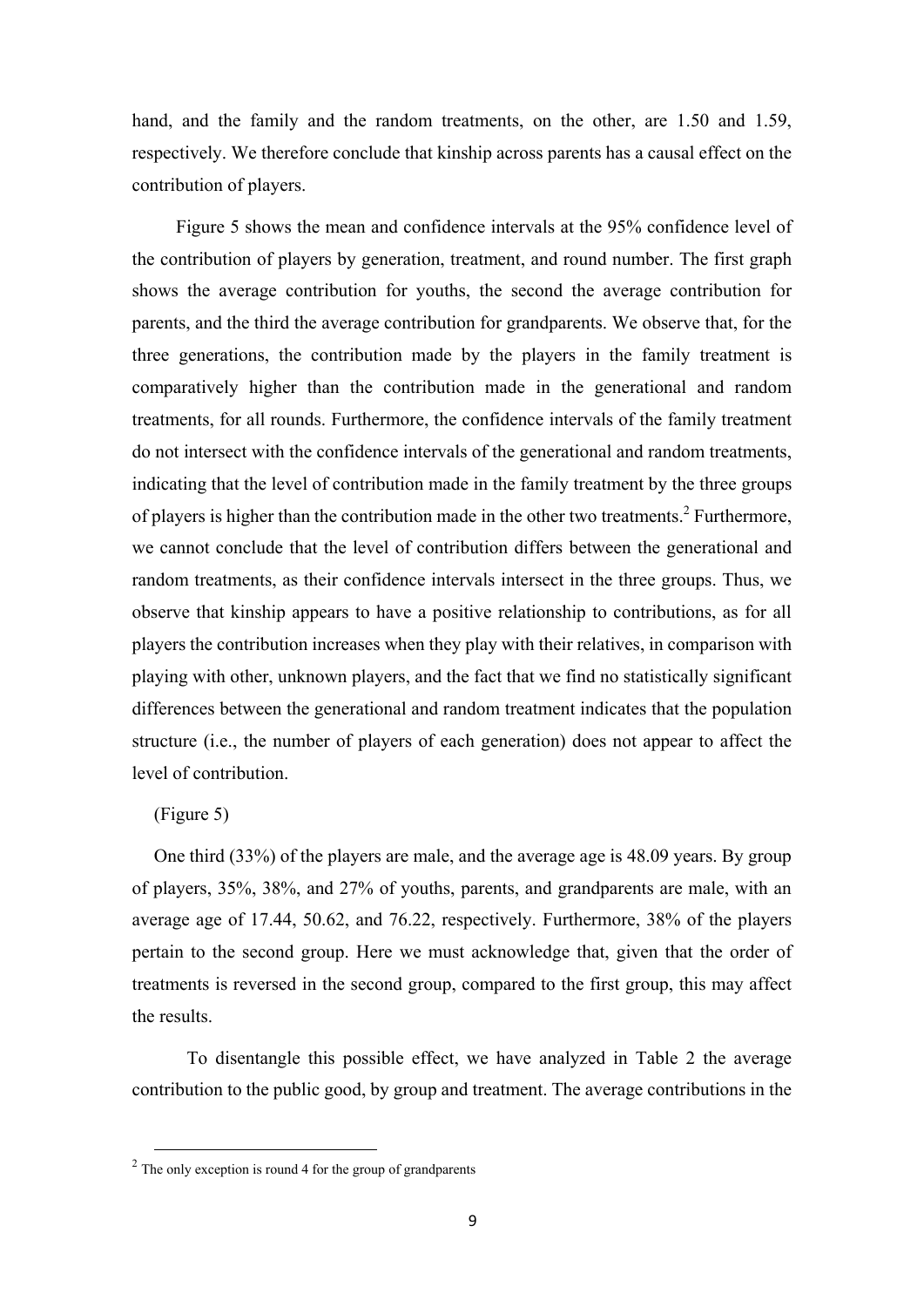family, generational, and random treatments in the first group are 6.01, 4.89, and 4.91, respectively, while the average contributions in the family, generational, and random treatments in the second group are 7.99, 5.88, and 5.60. Thus, the differences in the average contribution between the two groups are 1.98, 0.99, and 0.69 for the family, generational, and random treatments, respectively, with such differences being statistically significant at standard levels. These results indicate that the contributions of the second group are comparatively higher than in the first group, independent of the treatment, and such differences cannot be attributed to the difference in the order of treatments. Similar conclusions can be drawn when we look at the average contribution by group, treatment, and round. Figure 6 shows the mean and confidence intervals at the 95% confidence level of the contribution of players by group, treatment, and round. We observe that, in almost all cases, there is a difference in the level of contribution favoring the second group, with these differences being statistically significant at standard levels (that is, confidence intervals do not intersect).

(Table 2 about here)

(Figure 6 about here)

#### **4. Empirical strategy and estimation results**

We estimate models that take into account the unobserved heterogeneity of individuals, since there may be certain unobserved factors at the individual level that are correlated with the level of contribution, which would bias the results. For instance, past personal experience, the mood on the day of the experiment, or personal attitudes towards justice, equity, and confidence, all may condition the decisions of individuals in our experiment. Thus, we estimate a random-effects linear model to control for the unobserved heterogeneity of individuals, using the following equation:<sup>3</sup>

$$
C_{ij} = \alpha_i + \beta_1 Family_{ij} + \beta_2 Generational_{ij} + \delta X_i + \varepsilon_{ij}
$$
 (2)

where  $C_{ij}$  represents the decision (contribution) by individual "i" in round "j", and  $\alpha_i$ represent the individual effect. The dependent variable is a variable that measures the amount given by individual "i" in round "j" to the common fund. We include two dummy

<sup>&</sup>lt;sup>3</sup> The time variation needed to estimate a panel data model is given by the fact that respondents played more than one round during each phase.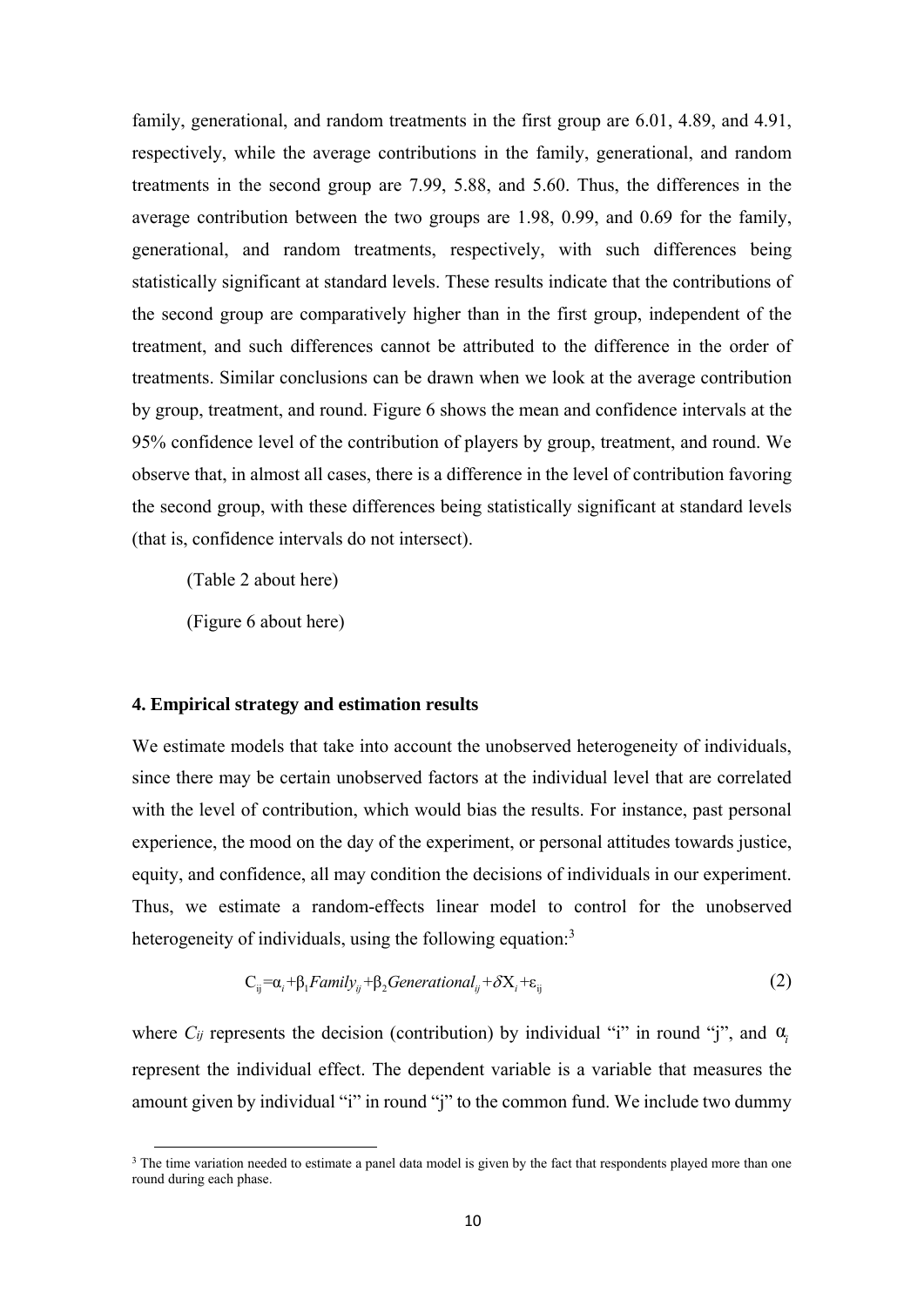variables to indicate whether player "i" is playing in the family or generational treatment, and thus the reference group is players in the random treatment. According to our hypothesis (that kinship increases the level of contributions), we should obtain that  $\beta_1 > 0$ . The vector *Xi* includes the demographic characteristics of participant "i", such as gender (1= male, 0=female), age of the player and its square, two dummy variables to indicate whether the player pertains to the group of grandparents or parents (ref.: youths), and a dummy variable to control for whether the player pertains to the second group (1) or not (0). We also control for the round number to account for possible learning effects.  $\varepsilon_{ij}$  is a random variable (standard error) that represents unmeasured factors, capturing all the factors that may affect those participant decisions for which we do not have information, and we assume that  $\varepsilon_{\scriptscriptstyle\rm ijt} \Box N(0,\sigma^2)$  .

We estimate several models, according to several dimensions. The first refers to the generation the players belong to. Even though we estimate Equation (1) for the pooled data, we have observed that the level of contribution differs across the generations, which may imply that behavior is different across groups of individuals. Thus, we also estimate Equation (1) considering the group of youths, parents, and grandparents separately. Second, and in order to take advantage of the panel structure of the data, two types of panel data estimators are estimated: the random-effects (RE) and fixed-effects (FE) estimators.

Table 3 shows the results of estimating Equation (1) for the sample of players. Columns (1), (3), (5) and (7) show the results of using the RE estimator for the pooled sample (all), the youths, the parents, and the grandparents, respectively. Columns (2), (4), (6) and (8) show the results of using the FE estimator for the pooled sample, the youths, the parents, and the grandparents, respectively. We observe positive and statistically significant coefficients for the variable representing the family game, for the pooled sample, and all the subsamples, and using both the RE and FE estimator. For the pooled sample, we observe that, in comparison with the random treatment, playing in the family treatment increases the average contribution by 1.72 monetary units. In the case of the different subsamples, we observe that the greater effect is found for the group of youths, followed by parents, and then the group of grandparents, as playing in the family treatment increases the average contribution by 2.46, 1.70 and 1.01 monetary units, respectively. If we now focus on the generational treatment, in comparison with the random treatment, we observe that the coefficients of the dummy variable are not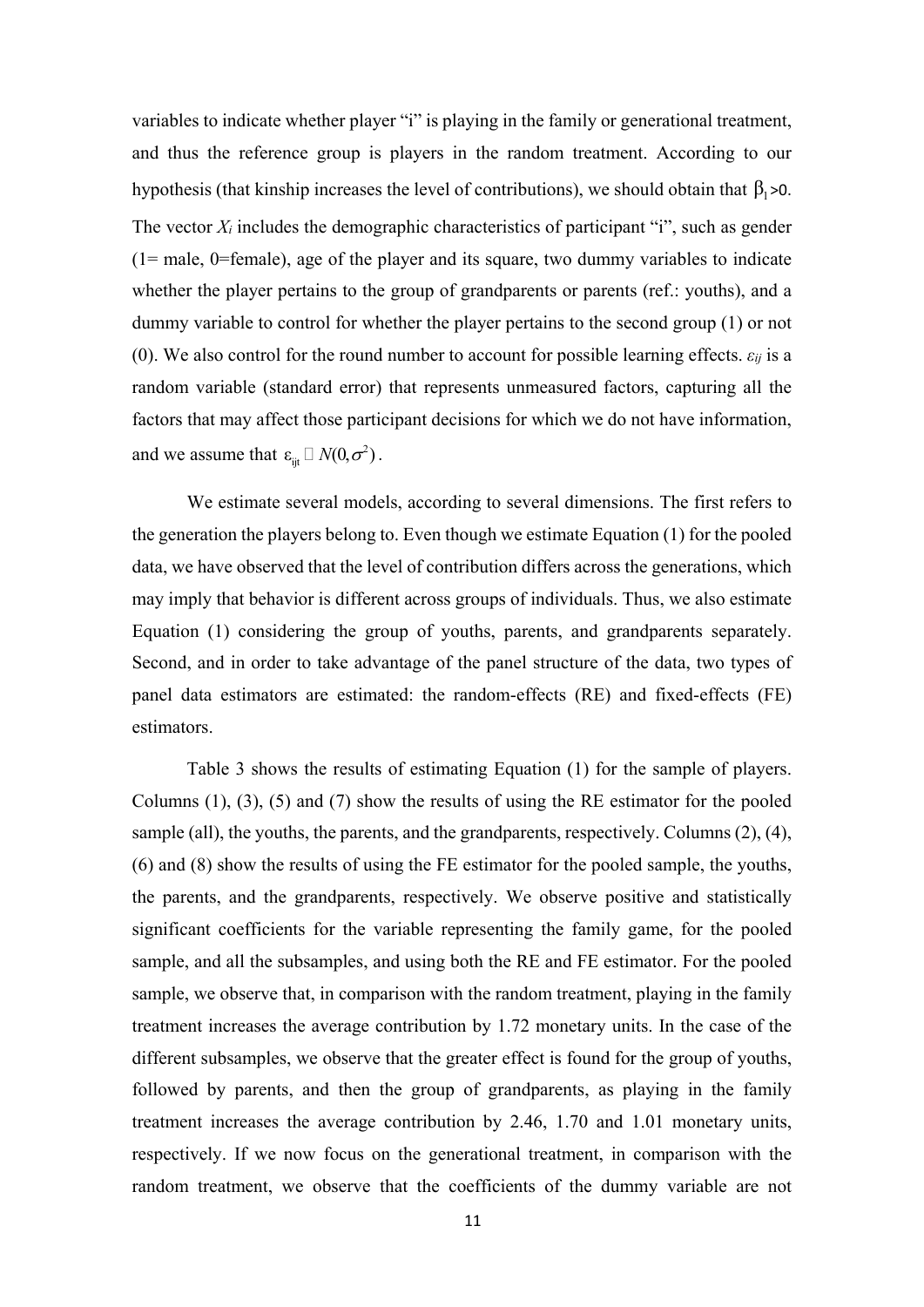statistically significant. Thus, we find that, in comparison with the random and generational treatment, playing with family members increases the contribution of players to the public good, indicating that kinship has a positive effect on the contribution of the players.

(Table 3 about here)

#### **5. Conclusions**

It is well-established in two-generation studies that parental background is related to the fundamental life outcomes of children. However, no experimental evidence, to the best of our knowledge, has been provided for the level of cooperation among three generations. To bridge this gap, we have developed in this paper a public good experiment with three generations (youths, parents, and grandparents) with the participation of 165 volunteers (55 aged between 17 and 19, one of their parents, and one of their grandparents).

Our results indicate that the level of cooperation of the youths is significantly lower than that of the parents and the grandparents. All the age groups cooperate more when playing with relatives, with this trend being more evident for the youths and the parents than for the grandparents. Thus, kinship appears to have a positive relationship to contributions to the common good, with these contributions being strongly conditioned by both the own previous action and the last observed contributions.

We have also developed an empirical strategy to take into account the unobserved heterogeneity of individuals, by estimating a random-effects linear model, with results indicating clear differences in behavior across our three generations. Additionally, to take advantage of the panel structure of the data, we have also estimated a random-effects and a fixed-effects model, with results confirming that playing with family members increases the contribution of players to the public good, thus indicating that kinship has a positive effect on the contribution of the players.

#### **REFERENCES**

Andreoni, J. (1990). Impure altruism and donations to public goods: a theory of warmglow giving. *Economic Journal*, *100*, 464-477.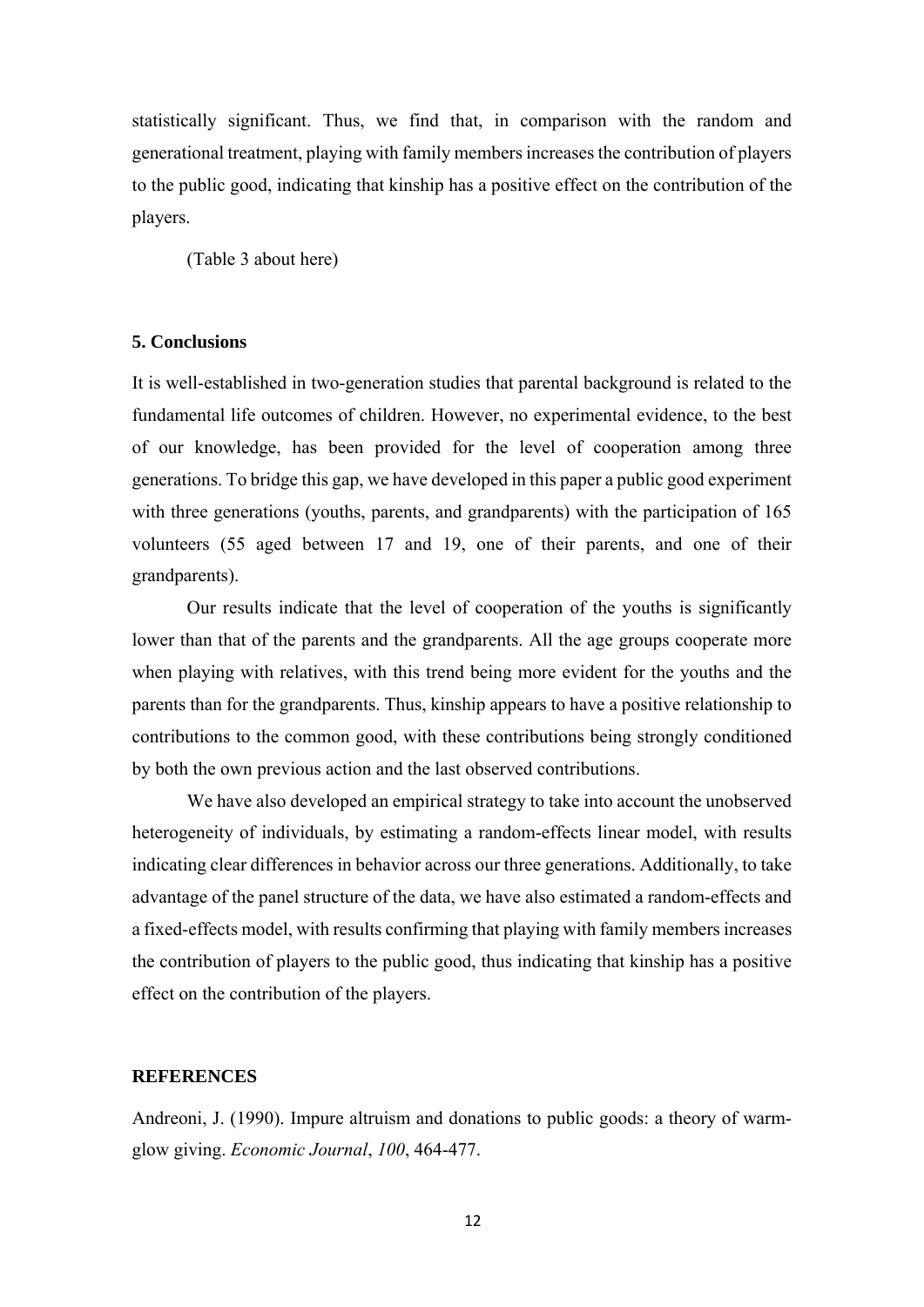Bauer, M., Chytilová, J., and Pertold-Gebicka, B. (2014). Parental background and otherregarding preferences in children. *Experimental Economics*, *17*, 24-46.

Becker, G.S. (1962). Investment in human capital: a theoretical analysis. *Journal of Political Economy*, *70*, 9-49.

Becker, G.S. (1974). *A Treatise on the Family*. Harvard University Press.

Burlando, R.M., and Guala, F. (2005). Heterogeneous agents in public godos experiments. *Experimental Economics*, *8*, 35-54.

Blake, P.R., Rand, d.G. Tingley, D., and Warmeken, F. (2015). The shadow of the future promotes cooperation in a repeated prisoner's dilemma for children. *Scientific Reports*, *5*, 14559.

Cox, D. (1987). Motives for Private Transfers. *Journal of Political Economy*, *95*, 508- 546.

Croson, R.T.A. (2007). Theories of commitment, altruism and reciprocity: evidence from linear public goods games. *Economic Inquiry*, *45*, 199-216.

Cuesta, J.A., García-Lázaro, C., Ferrer, A., Moreno, Y., and Sánchez, A. (2015). Reputation drives cooperative behaviour and network formation in human groups. *Scientific Reports*, *5*, 7843.

Chaudhuri, A. (2011). Sustaining cooperation in laboratory public goods experiments: a selective survey of the literature. *Experimental Economics*, *14*, 47-83.

Darwin, C. (1859). *On the Origin of Species by Means of Natural Selection or the Prevervation of Favored Races in the Struggle for Life*. John Murray, London.

Edgeworth, F. (1881). *Mathematical Psychics: An Esssay of the Application of Mathematics to the Moral Sciences*. C. Kegan Paul and Co. London.

Fehr, E., and Gächter, S. (2000). Cooperation and punishment in public goods experiments. *American Economic Review*, *90*, 980-994.

Fischbacher, U., and Gächter, S. (2010). Social preferences, beliefs, and the dynamics of free riding in public goods experiments. *American Economic Review*, *100*, 541-556.

Fischbacher, U., Gächter, S., and Fehr, E. (2001). Are people conditionally cooperative? Evidence from a public goods experiments. *Economics Letters*, *71*, 397-404.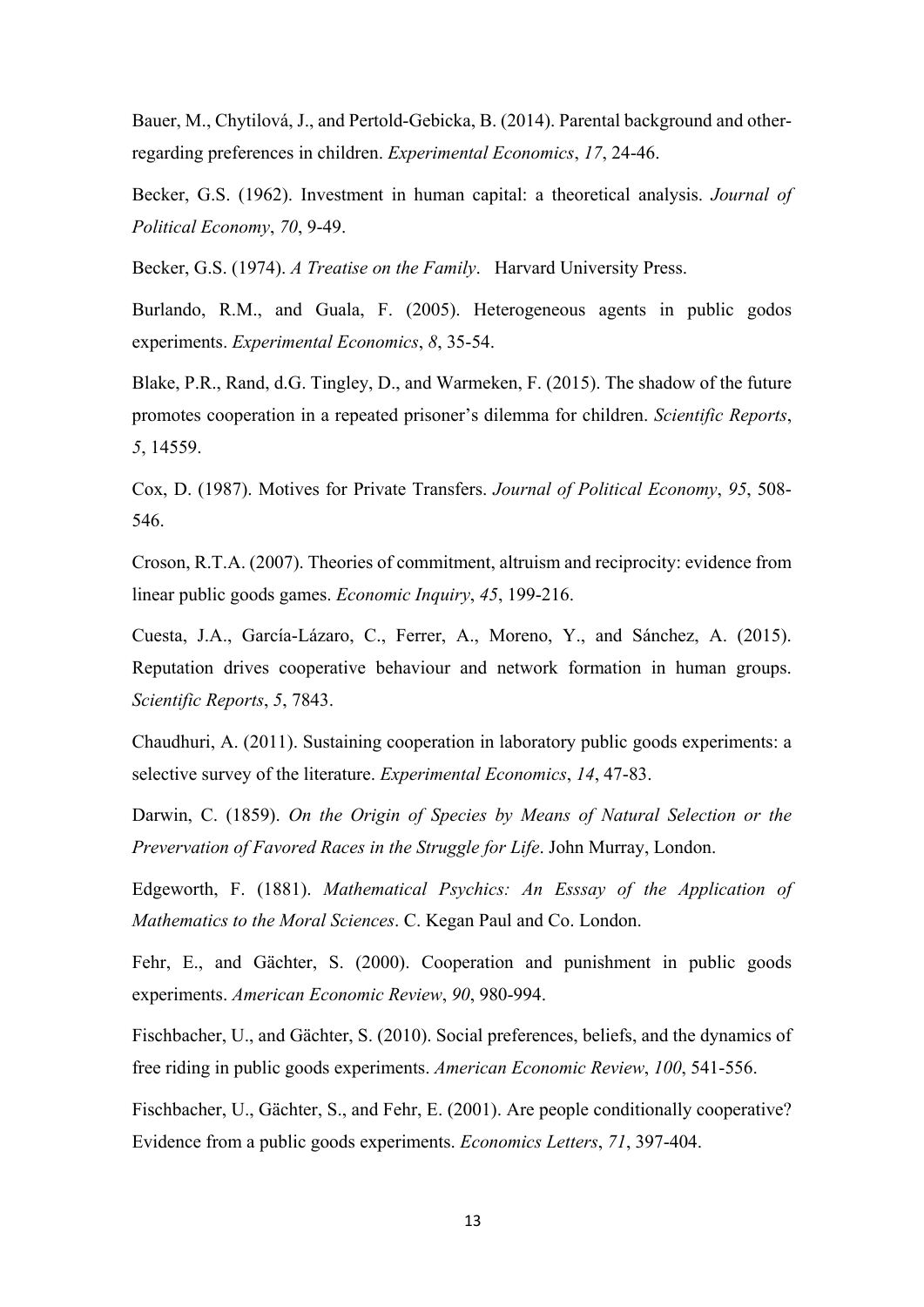Gutiérrez-Roig, M., García-Lázaro, C., Perelló, J., Moreno, Y., and Sánchez, A. (2014). Transition from reciprocal cooperation to persistent behaviour in social dilemmas at the end of adolescence. *Nature Communications*, *5*, 4362.

Hamilton, W.D. (1964). The genetical evolution of social behaviour. *Journal of Theoretical Biology*, *7*, 1-52.

Molina, J.A., Giménez-Nadal, J.I., Cuesta, J.A., García Lázaro, C., Moreno, Y., and Sanchez, A. (2013). Gender differences in cooperation: experimental evidence on high school students. *Plos One*, *8 (12)*, e83700.

Nowak, M.A., and May, R.M. (1992). Evolutionary games and spatial chaos. *Nature*, *359*, 826-829.

Nowak, M.A., and Sigmund, K. (1998). Evolution of indirect reciprocity by image scoring. *Nature*, *393*, 573-577.

Oli, M.K. (2003). Hamilton goes empirical: estimation of inclusive fitness from lifehistory data. *Proceedings of the Royal Society Biological B*, *270*, 307-311.

Peters, H.E., Ünür, A.S., Clark, J., and Schulze, W.D. (2004). Free-riding and the provision of public goods in the family: a laboratory experiment. *International Economic Review*, *45*, 283-299.

Porter, M,. and Adams, A. (2015). For love or reward? Characterising preferences for giving to parents in an experimental setting. *The Economic Journal*. DOI: 10.1111/econj.12248.

Sigmund, K, Hauert, C., and Novak, M.A. (2001). Reward and punishment. *Proc Nat Aca. Science*. *98*, 10757-10762.

Smith, A. (1759). *The Theory of Moral Sentiments*. Printed for A. Millar, in the Strand; and A. Kincaid and J. Bell, in Edinburgh.

Trivers, R.L. (1971). The evolution of reciprocal altruism. *Quarterly Review of Biology*, *46*, 35-57.

Waibel, M., Floreano, D., and Keller, L. (2011). A Quantitative test of Hamilton's rule for the Evolution of Altruism. *PloS Biology*, *9 (5),* 1-7.

West, S.A., Murray, M.G., Machado, C.A., Griffin, A.S., and Herre, E.A, (2011). Testing Hamilton's rule with competition between relatives. *Nature*, *409*, 510-513.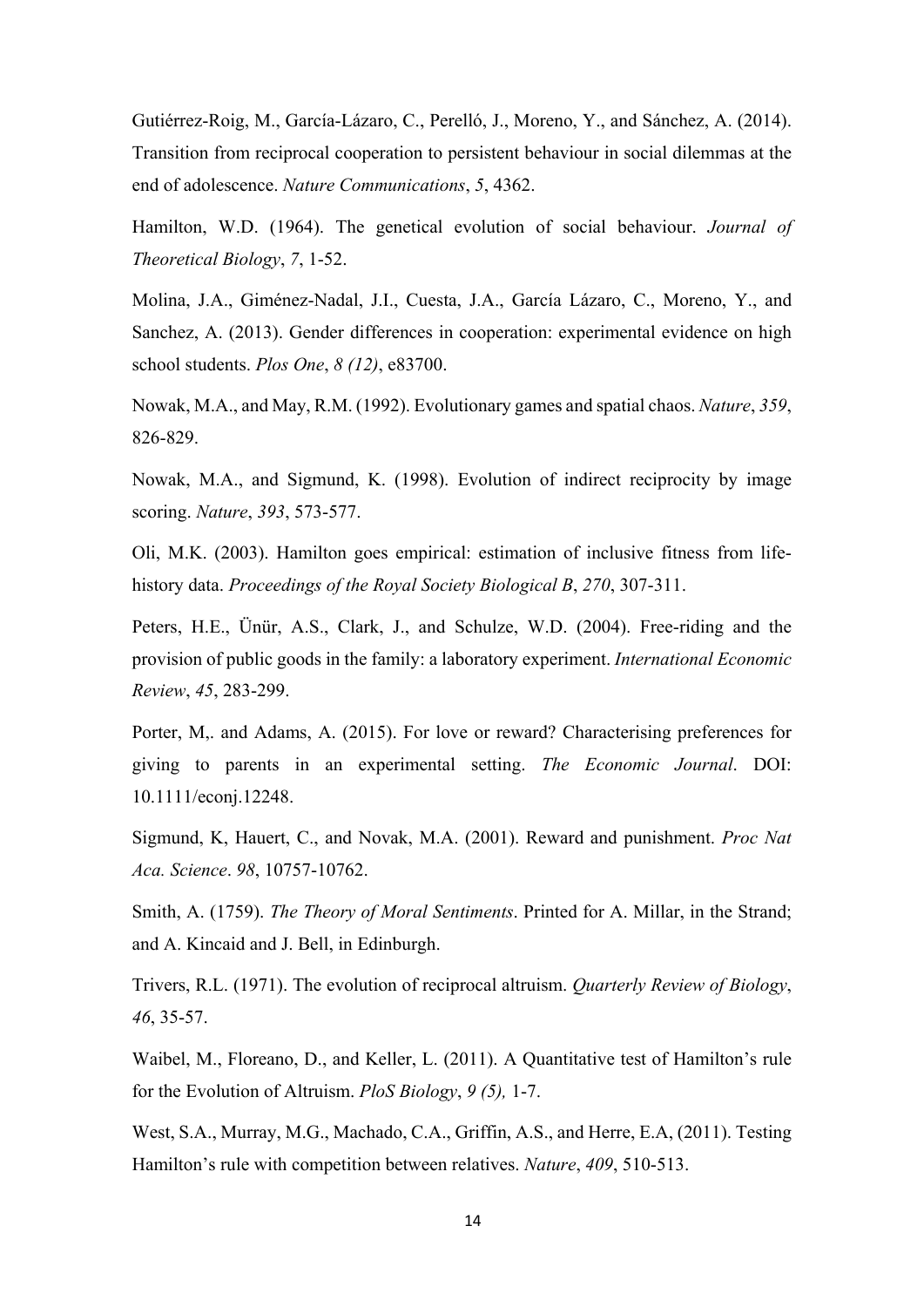

**Figure 1** Contributions remain constant over time. Level of cooperation (average contribution) per round, averaged over all the participants for the same generation: youths (red circles), parents (blue squares) and grandparents (green triangles). Panel A represents the treatment where each participant faces a public goods game with two other members of the family from different generations, panel B stands for the treatment where unrelated participants from different generations face each other, and panel C shows the treatment where participants were matched at random in groups of three. As shown, averaged contributions remain roughly constant over time. Error bars represent the Standard Error of the Mean.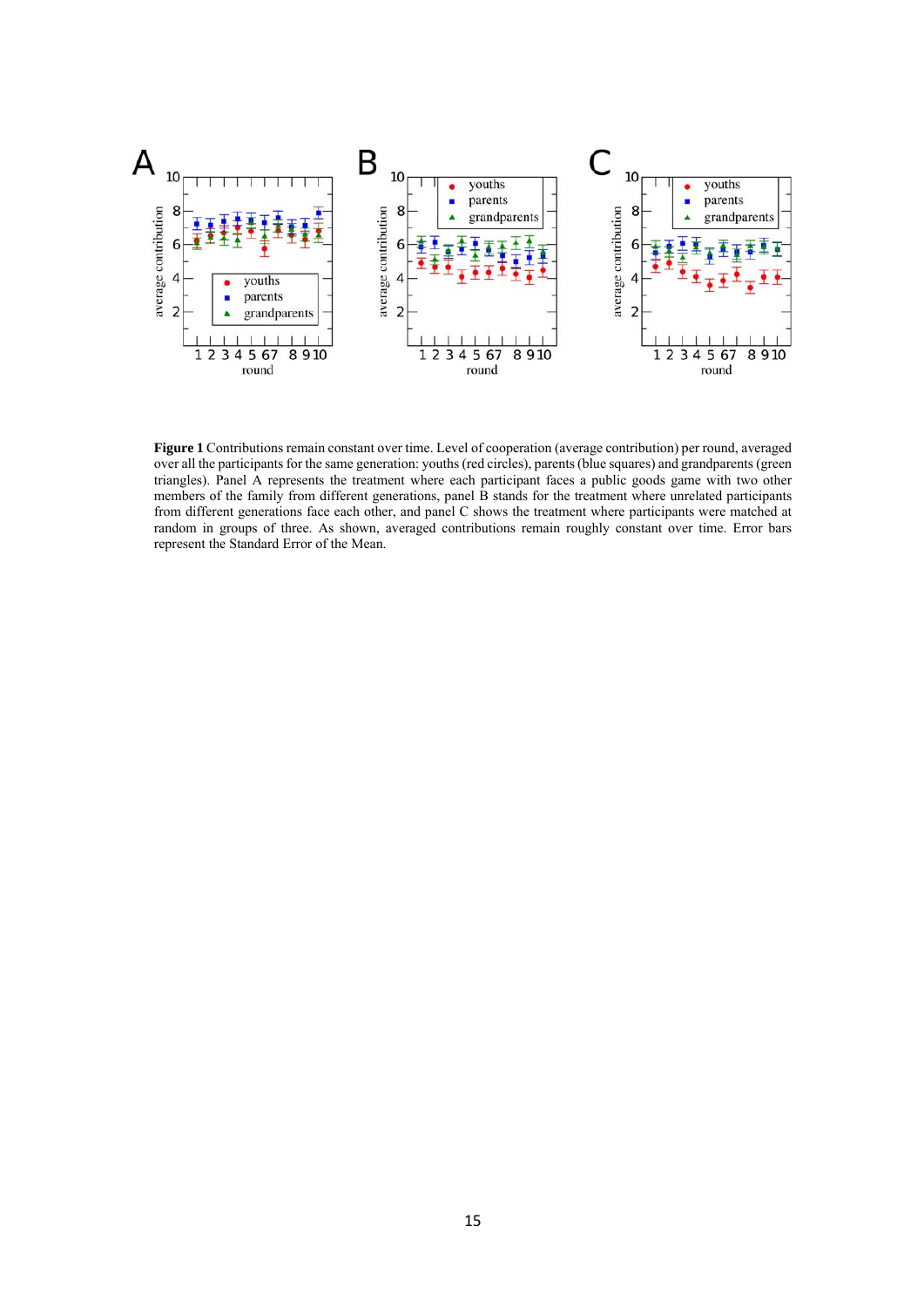

**Figure 2** Youths contribute less than parents and grandparents, while all the generations cooperate more when interacting with relatives. Level of cooperation (average contribution) averaged over all the rounds. In panel A, results from different treatments (i.e., family, intergenerational, random) have been aggregated, showing the averaged contributions for each generation. As shown, youths exhibit a lower level of cooperation, while parents and grandparents contribute more. In panel B, results from different generations have been aggregated, showing the averaged contributions for each treatment. When an individual interacts with members of the family, that individual contributes more to the public good than when playing with strangers, regardless of the knowledge of the generation. Finally, panel C shows averaged contributions per generation and per treatment. Although all the three generations exhibit higher levels of cooperation when playing with relatives, this trend is less pronounced for the grandparents. Error bars represent the Standard Error of the Mean.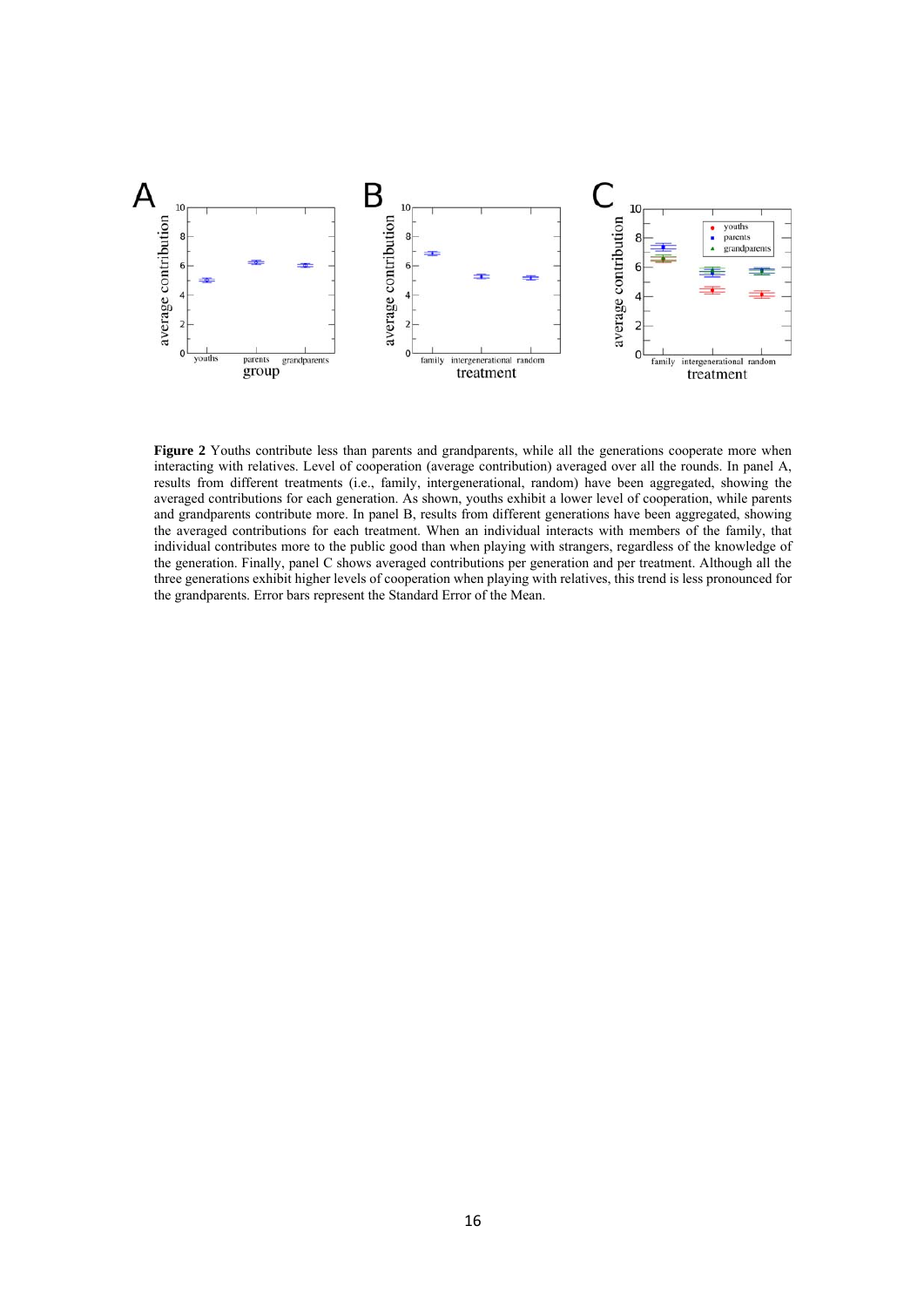

**Figure 3** Contributions depend on own and partners' last action. Probability (color code, from white for p=0 to red for  $p=1$ ) of own contribution increment (y-axis) as a function of the difference between averaged partners' contribution and own contribution in the last round. As shown in the three panels (A: youths, B: parents, C: grandparents), the difference between own and partners' last action strongly conditions the contribution increment.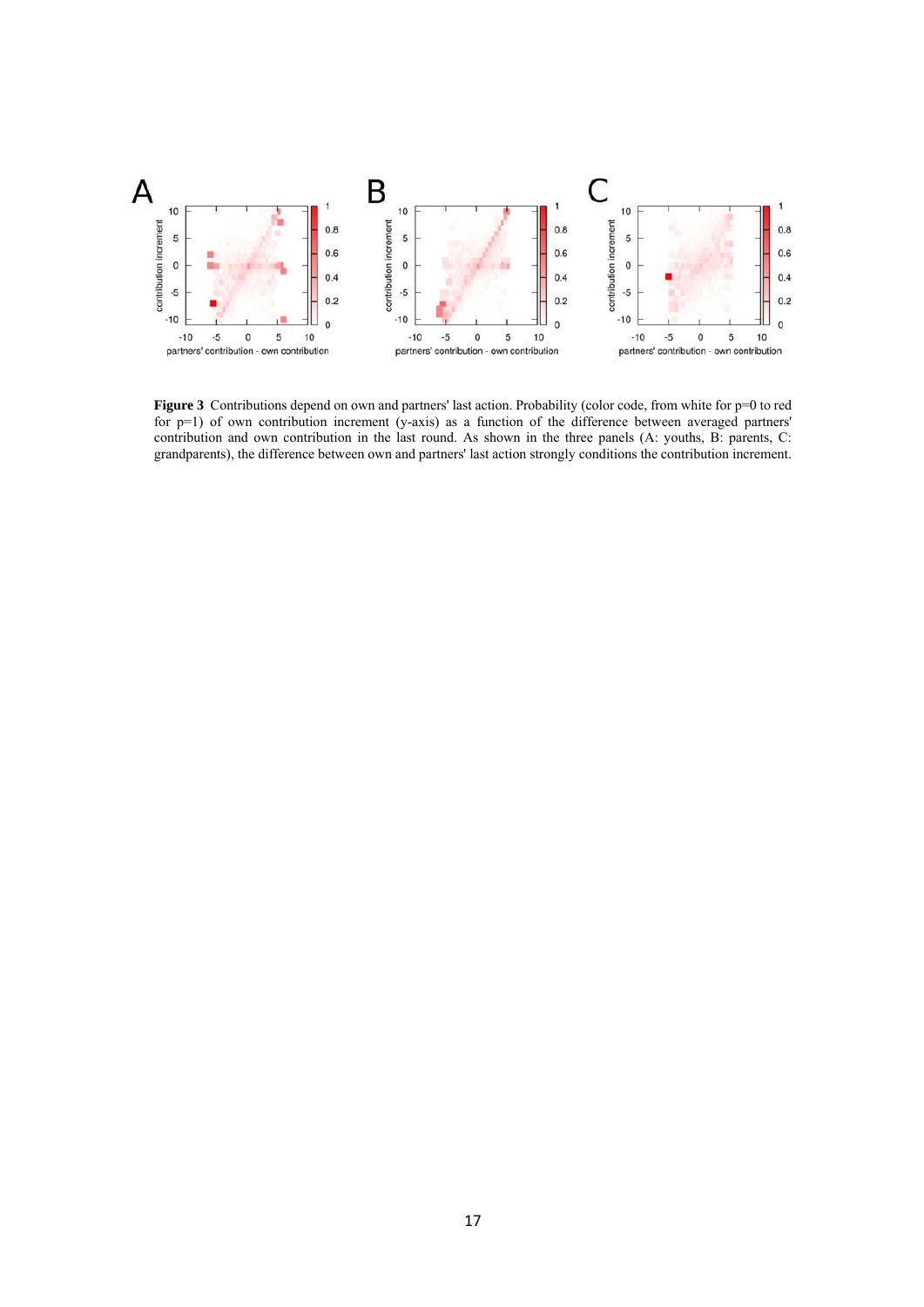

**Figure 4** Contributions increment positively correlate with past contributions differences**.** Panel A (B) represents the probability to increase (decrease) the own contribution to the public fund as a function of the difference between averaged partners' contribution and own contribution in the last round. In both panels, results from different treatments (i.e., family, intergenerational, random) have been aggregated. Error bars represent the Standard Error of the Mean.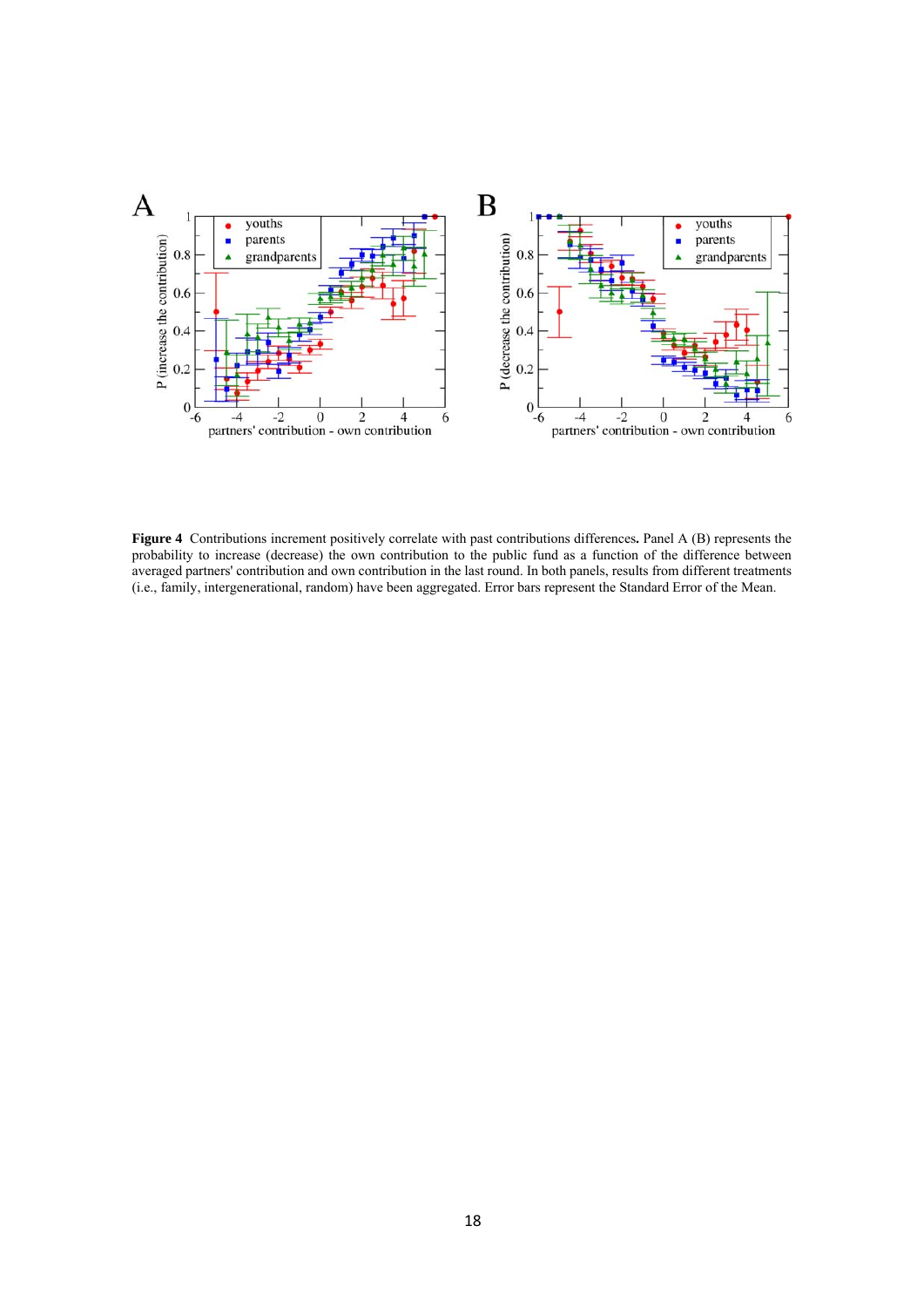

**Figure 5** Average contribution by generation, treatment, and round. Contribution measures the contribution in each round to the public good, on a scale from 0 to 10. Confidence intervals are calculated as  $\overline{X}$  ±1.96\**SE*, where *X* represents the mean value, and SE represent the Standard Error.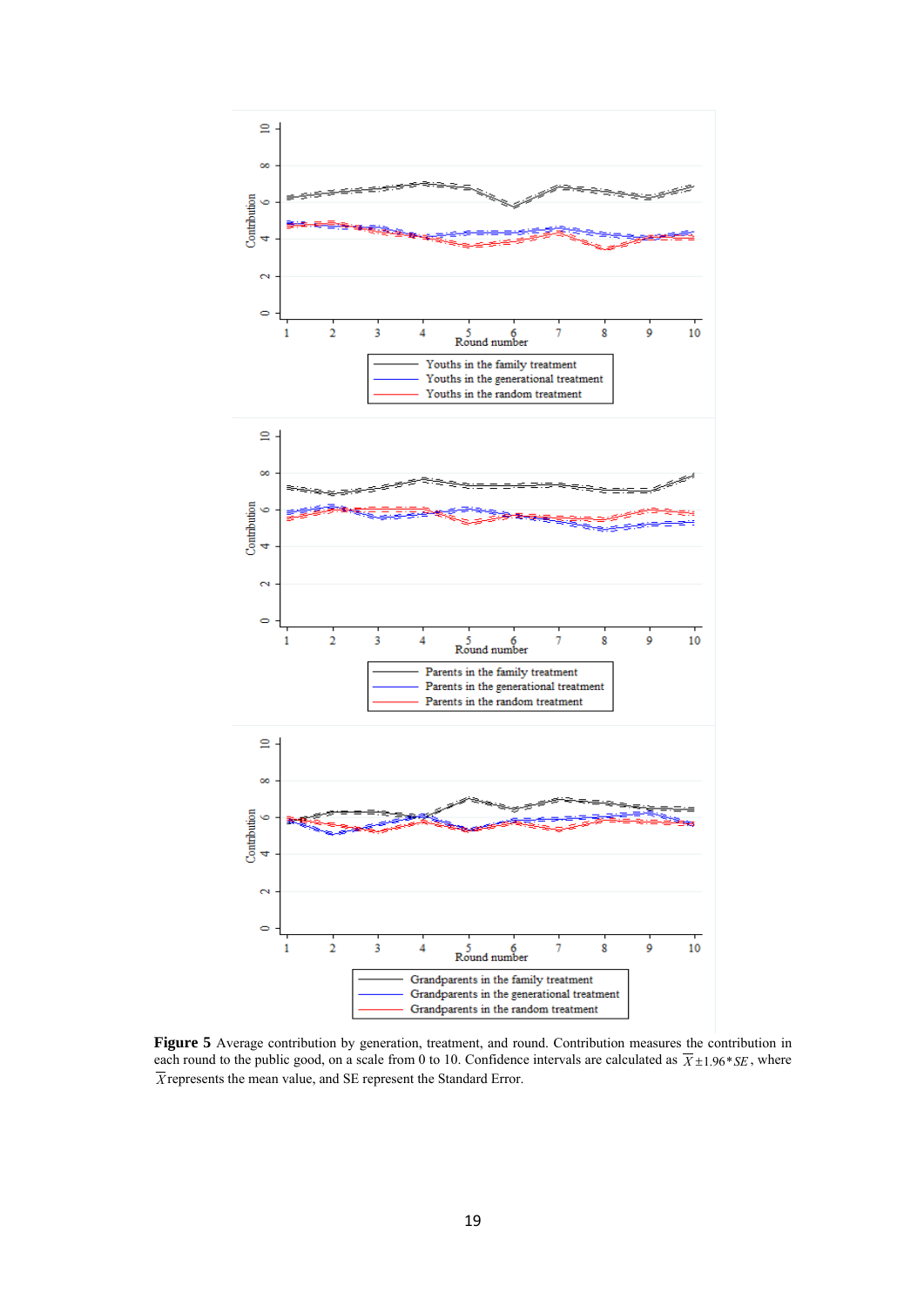

Figure 6 Average contribution by session, treatment, and round. Contribution measures the contribution in each round to the public good, on a scale from 0 to 10. Confidence intervals are calculated as  $\overline{X}$  ±1.96\**SE*, where  $\overline{X}$ represents the mean value, and SE represent the Standard Error.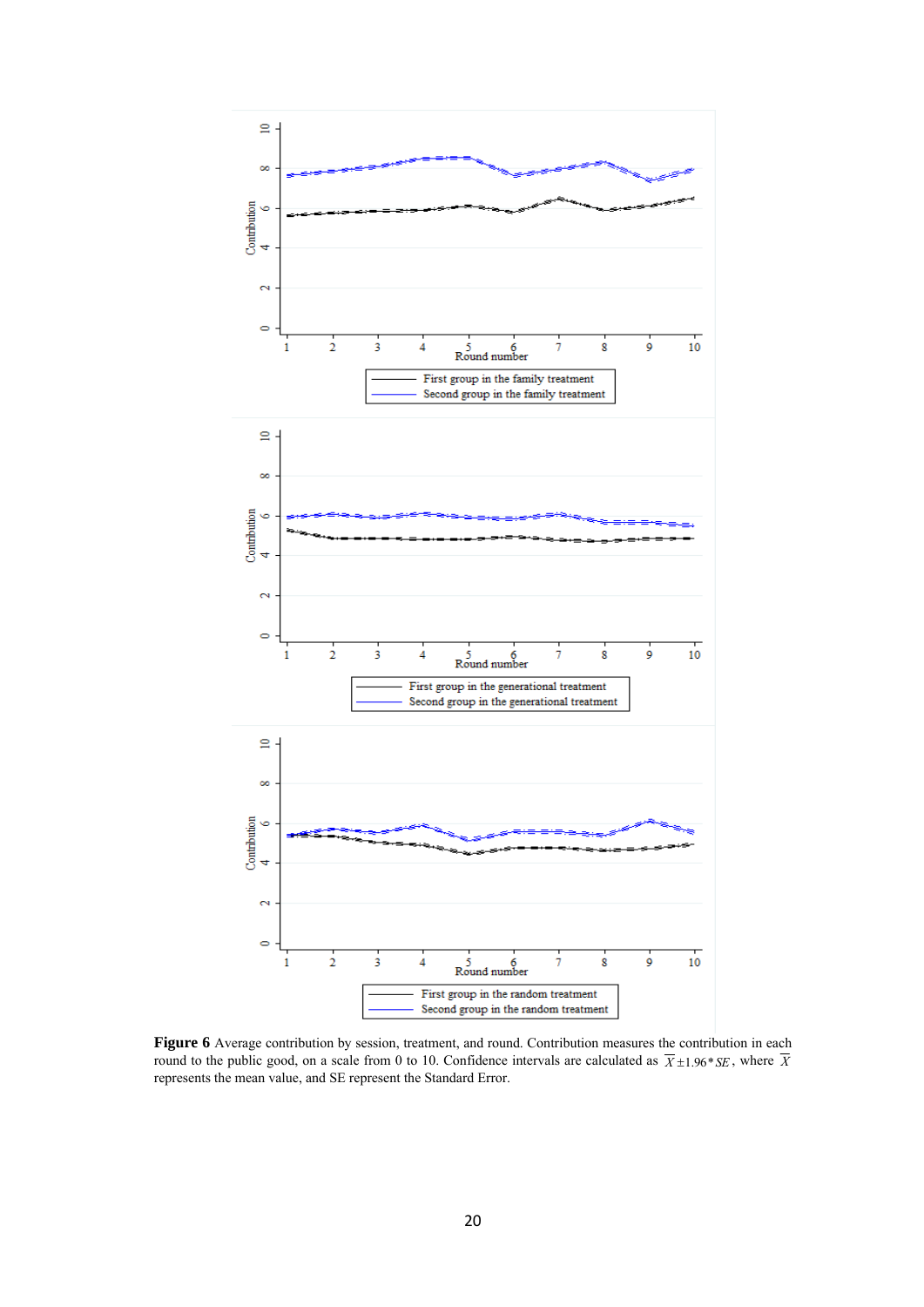|                           | (1)     | (2)     | (3)                | (4)                 |  |
|---------------------------|---------|---------|--------------------|---------------------|--|
|                           | All     | Youths  | <b>Parents</b>     | <b>Grandparents</b> |  |
| Contribution              | 5.73    | 5.05    | 6.21               | 5.95                |  |
|                           | (0.04)  | (0.05)  | (0.04)             | (0.04)              |  |
| Male                      | 0.33    | 0.35    | 0.38               | 0.27                |  |
|                           | (0.01)  | (0.01)  | (0.01)             | (0.01)              |  |
| Age                       | 48.09   | 17.44   | 50.62              | 76.22               |  |
|                           | (0.36)  | (0.01)  | (0.10)             | (0.15)              |  |
| Second group              | 0.38    | 0.38    | 0.38               | 0.38                |  |
|                           | (0.01)  | (0.01)  | (0.01)             | (0.01)              |  |
| N observations            | 4950    | 1650    | 1650               | 1650                |  |
| N participants            | 165     | 55      | 55                 | 55                  |  |
| Diff Youths-Parents       |         |         | $-1.16$            |                     |  |
| P-value diff              | (<0.01) |         |                    |                     |  |
| Diff Youths-Grandparents  |         |         | $-0.9$             |                     |  |
| P-value diff              | (<0.01) |         |                    |                     |  |
| Diff Parents-Grandparents |         |         | 0.26               |                     |  |
| P-value diff              | (0.01)  |         |                    |                     |  |
|                           |         | Familly | <b>Generations</b> | Random              |  |

|                         | Familly | <b>Generations</b> | Random |  |  |
|-------------------------|---------|--------------------|--------|--|--|
| Contribution            | 6.77    | 5.27               | 5.17   |  |  |
|                         | (0.04)  | (0.04)             | (0.04) |  |  |
|                         |         |                    |        |  |  |
| Diff family-generations |         | 1.50               |        |  |  |
| P-value diff            |         | (<0.01)            |        |  |  |
|                         |         |                    |        |  |  |
| Diff family-random      |         | 1.59               |        |  |  |
| P-value diff            |         | (<0.01)            |        |  |  |
|                         |         |                    |        |  |  |
| Diff generations-random |         | 0.09               |        |  |  |
| P-value diff            |         | (0.35)             |        |  |  |
|                         |         |                    |        |  |  |

Notes: Standard Errors in parenthesis. Contribution measures the contribution in each round to the public good, on a scale from 0 to 10. Youths includes youths between 17 and 19 years old. Parents includes parents of youths participating in the experiment. Grandparent includes grandparents of youths participating in the experiment. Second group indicates that the observation corresponds to the individuals participating in the second session of the experiment.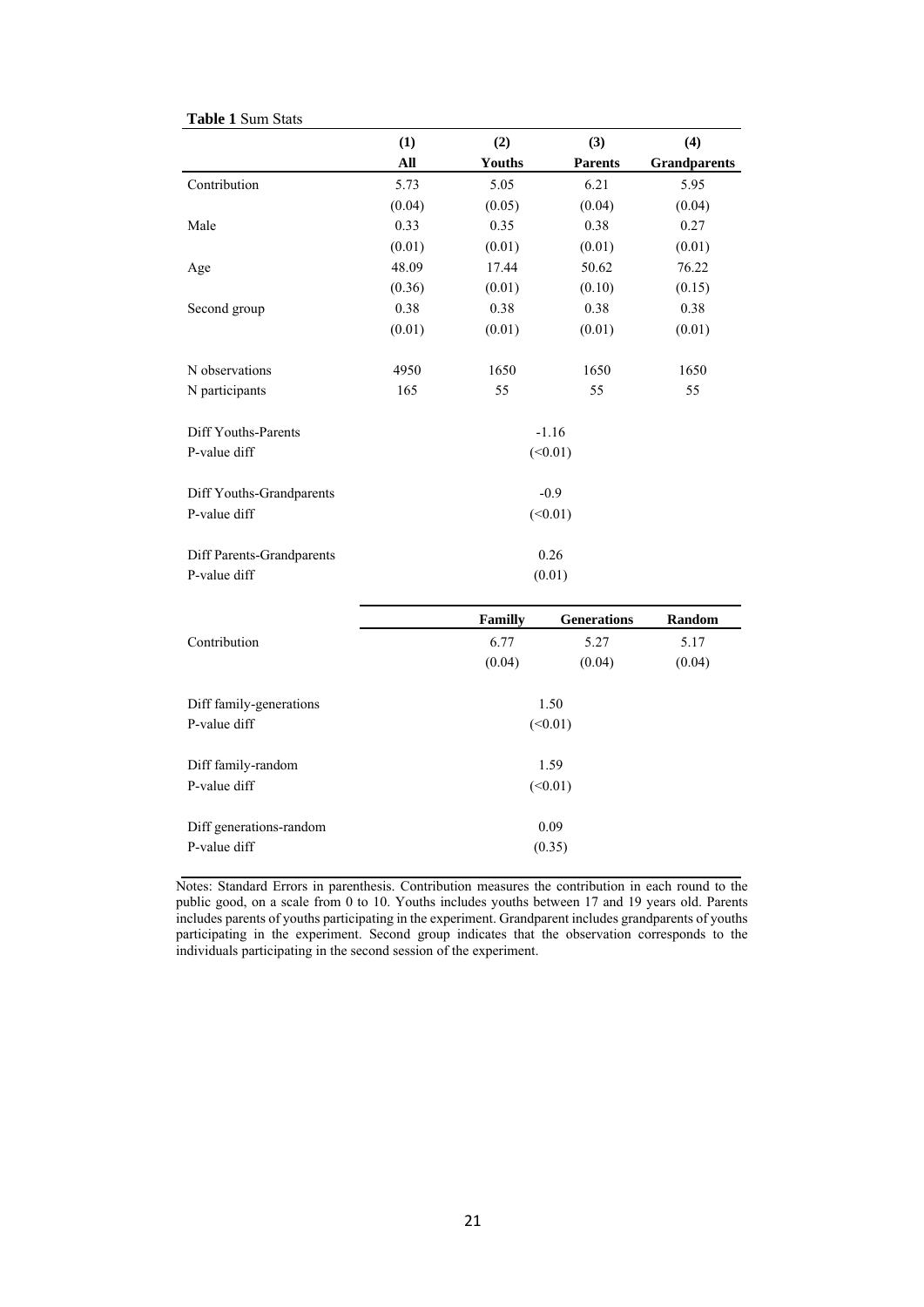| <b>Table 2</b> Differences in contribution by group, first vs second group |                       |              |                   |              |  |
|----------------------------------------------------------------------------|-----------------------|--------------|-------------------|--------------|--|
|                                                                            | (1)                   | (2)          | (3)               | (4)          |  |
|                                                                            | <b>First Group</b>    | Second group | <b>Difference</b> | p-value diff |  |
|                                                                            | Panel A: Family       |              |                   |              |  |
| Contribution                                                               | 6.01                  | 7.99         | 1.98              | (<0.01)      |  |
|                                                                            | (0.10)                | (0.10)       |                   |              |  |
|                                                                            |                       |              |                   |              |  |
| Observations                                                               | 1020                  | 630          |                   |              |  |
|                                                                            | Panel B: Generational |              |                   |              |  |
| Contribution                                                               | 4.89                  | 5.88         | 0.99              | (<0.01)      |  |
|                                                                            | (0.09)                | (0.10)       |                   |              |  |
|                                                                            |                       |              |                   |              |  |
| Observations                                                               | 1020                  | 630          |                   |              |  |
|                                                                            | Panel C: Random       |              |                   |              |  |
| Contribution                                                               | 4.91                  | 5.60         | 0.69              | (<0.01)      |  |
|                                                                            | (0.10)                | (0.10)       |                   |              |  |
|                                                                            |                       |              |                   |              |  |
| Observations                                                               | 1020                  | 630          |                   |              |  |

Notes: Standard Errors in parenthesis. Contribution measures the contribution in each round to the public good, on a scale from 0 to 10. Youths includes youths between 17 and 19 years old. Parents includes parents of youths participating in the experiment. Grandparent includes grandparents of youths participating in the experiment. Second group indicates that the observation corresponds to the individuals participating in the second session of the experiment.

.

22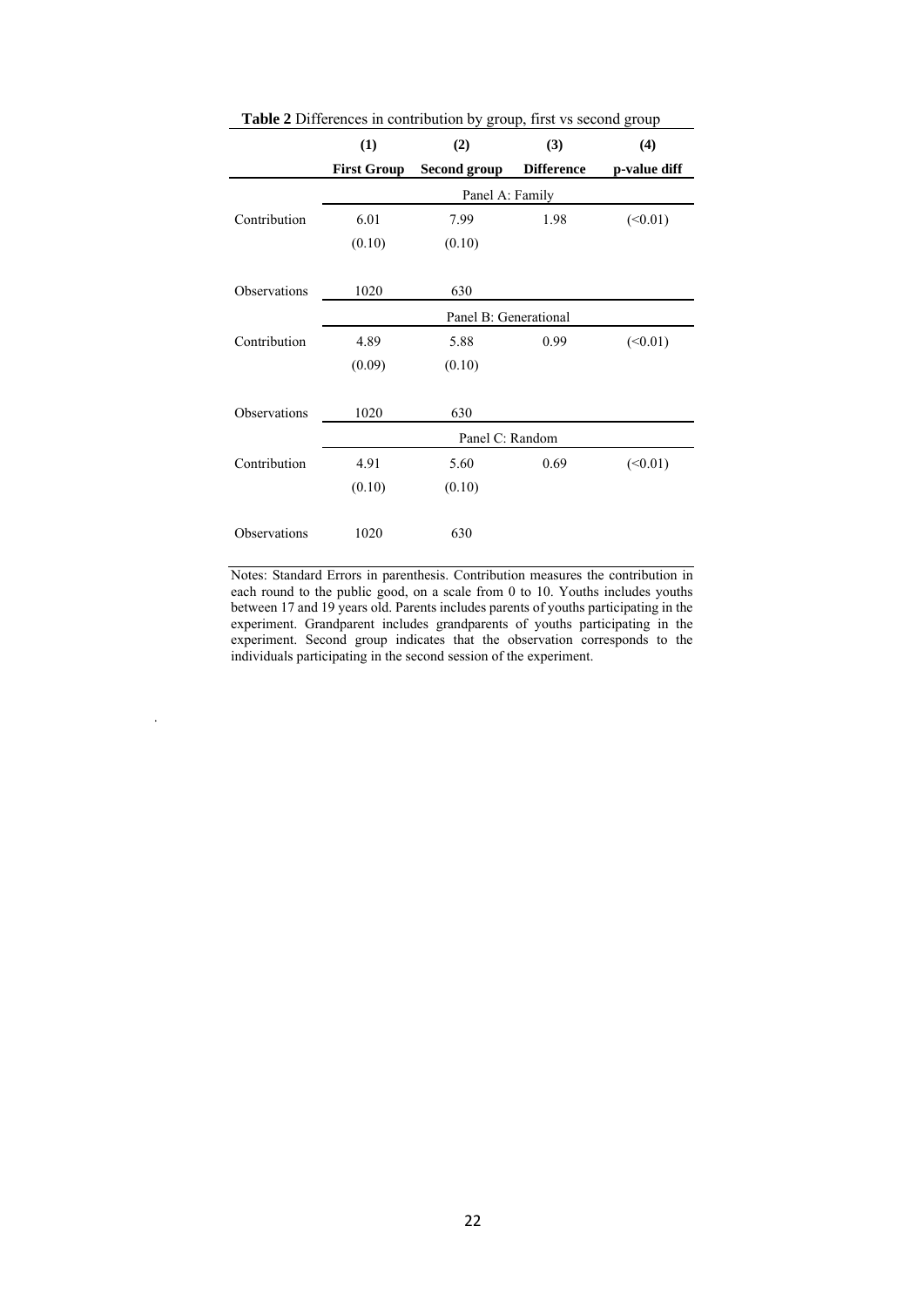|                                       | (1)             | (2)             | (3)              | (4)             | (5)             | (6)             | (7)                 | (8)       |
|---------------------------------------|-----------------|-----------------|------------------|-----------------|-----------------|-----------------|---------------------|-----------|
|                                       |                 | All             |                  | Youths          |                 | <b>Parents</b>  | <b>Grandparents</b> |           |
|                                       | <b>RE</b> Model | <b>FE Model</b> | <b>RE</b> Model  | <b>FE Model</b> | <b>RE</b> Model | <b>FE Model</b> | <b>RE</b> Model     | FE Model  |
| Family game (ref.: random)            | $1.72***$       | $1.72***$       | $2.46***$        | $2.46***$       | $1.70***$       | $1.70***$       | $1.01***$           | $1.01***$ |
|                                       | (0.08)          | (0.08)          | (0.16)           | (0.16)          | (0.13)          | (0.13)          | (0.14)              | (0.14)    |
| Generational game (ref.: random)      | $0.16*$         | $0.16*$         | $0.30*$          | $0.30*$         | $-0.07$         | $-0.07$         | $0.23*$             | $0.23*$   |
|                                       | (0.08)          | (0.08)          | (0.16)           | (0.16)          | (0.13)          | (0.13)          | (0.14)              | (0.14)    |
| Second group in experiment            | $1.23***$       |                 | $0.96**$         |                 | $1.44**$        |                 | $1.22***$           |           |
|                                       | (0.27)          |                 | (0.45)           |                 | (0.58)          |                 | (0.35)              |           |
| Round number                          | $0.03***$       | $0.03***$       | 0.01             | $0.01\,$        | $0.03***$       | $0.03***$       | $0.04***$           | $0.04***$ |
|                                       | (0.00)          | (0.00)          | (0.01)           | (0.01)          | (0.01)          | (0.01)          | (0.01)              | (0.01)    |
| Male (ref.: female)                   | 0.13            |                 | 0.01             |                 | 0.68            |                 | $-0.54$             |           |
|                                       | (0.28)          |                 | (0.46)           |                 | (0.59)          |                 | (0.38)              |           |
| Age                                   | 0.09            |                 | $-3.95$          |                 | 0.02            |                 | 0.08                |           |
|                                       | (0.08)          |                 | (5.31)           |                 | (0.23)          |                 | (0.07)              |           |
| Age Squared                           | $-0.08$         |                 | 12.24            |                 | $-0.01$         |                 | $-0.06$             |           |
|                                       | (0.07)          |                 | (15.36)          |                 | (0.22)          |                 | (0.06)              |           |
| 1st generation (ref.: 3rd generation) | $-0.04$         |                 | $\boldsymbol{0}$ |                 | $\overline{0}$  |                 | 2.35                |           |
|                                       | (1.22)          |                 | (0.00)           |                 | (0.00)          |                 | (1.93)              |           |
| 2nd generation (ref.: 3rd generation) | $-0.07$         |                 | $\boldsymbol{0}$ |                 | 3.72            |                 | $\boldsymbol{0}$    |           |
|                                       | (1.14)          |                 | (0.00)           |                 | (6.22)          |                 | (0.00)              |           |
| Constant                              | $2.12*$         | 4.68***         | 35.19            | $3.94***$       | $\mathbf{0}$    | 5.16***         | $\theta$            | $4.95***$ |
|                                       | (1.21)          | (0.09)          | (45.79)          | (0.17)          | (0.00)          | (0.14)          | (0.00)              | (0.15)    |
| Observations                          | 4,950           | 4,950           | 1,650            | 1,650           | 1,650           | 1,650           | 1,650               | 1,650     |
| R-squared                             | 0.132           | 0.099           | 0.146            | 0.153           | 0.141           | 0.135           | 0.089               | 0.044     |
| Number of users                       | 165             | 165             | 55               | 55              | 55              | 55              | 55                  | 55        |

**Table 3** RE and FE results for contributions

Notes: Robust Standard Errors clustered at the individual level (i.e., users) in parenthesis. Contribution measures the contribution in each round to the public good, on a scale from 0 to 10. Youths includes youths between 17 and 19 years old. Parents includes parents of youths participating in the experiment. Grandparent includes grandparents of youths participating in the experiment. Second group indicates that the observation corresponds to the individuals participating in the second session of the experiment. The reference group are contributions made in the random assignment treatment during the first session, by females of the 3<sup>rd</sup> generation (e.g., youths). \*Significant at the 90% level \*\*Significant at the 95% level \*\*\*Significant at the 99%.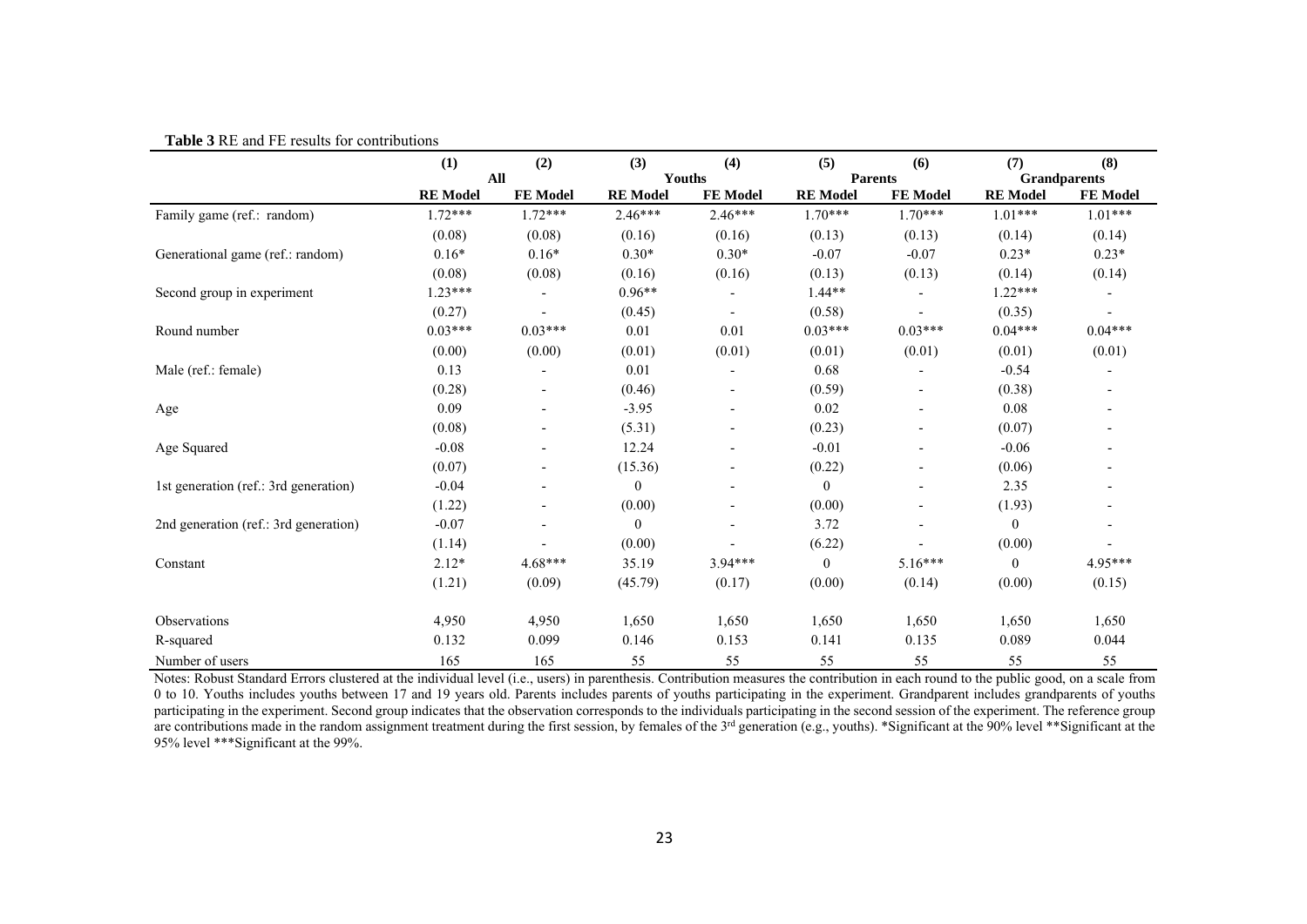#### **Appendix** Tutorial (The experiment at the computer)

#### [First page before going to the login page]

This time from the start of the experiment. Please, stay silent throughout the experiment, turn off your mobile and remember that any element foreign to the experiment is not allowed. *Click here to continue.* 

#### [Login page]

Please enter your user name and password on the envelope you have been given. Username: … Password: … *Click here to continue.* 

#### [Next page]

This is an experiment to study how individuals make decisions. Do not think that we expect any particular behaviour. What you do will affect the amount of money you can win. Please, do not talk during the experiment. If you need help, raise your hand and wait to be seen. *Click here to continue.* 

#### [Next page]

This experiment consists of three parts. Each part consists, in turn, of an undetermined number of rounds. Each part will take about 5 minutes, but may end earlier. The total duration of the experiment will be about 20 minutes.

You may be gaining different amounts depending on the decisions made in each round by you and the other participants. The gain of each round is expressed in its own currency, the ECU. At the same time, at the end of the experiment, an exchange rate will be set at ECU-euros  $(\epsilon)$ , depending on the number of participants.

The total gain that you can get in this experiment is the sum of the profits earned in all rounds, and converted to  $\epsilon$ , plus a fixed amount of 5 $\epsilon$  for your participation. This money will be given in cash at the end of the experiment.

*Click here to continue.* 

[Next page] "Decision to be taken in every round"

In this part of the experiment, players are assigned completely at random, peers may be any of the remaining players. They may belong to any generation or may not be related to you (in fact, almost certainly, they are not your family).

In each round, you will have a fixed amount of 10 ECUs. Of those 10 ECUs, you can donate the desired amount into a common fund. The amount you choose not to provide becomes your property, and your benefits accumulate. The other two participants also have 10 ECUs each and, like you, can also contribute to the common fund any amount they wish.

In each round, you have up to 20 seconds to choose how much to contribute to the pool. After 20 seconds, the system will choose for you, but then you can continue to choose without problems in the following rounds. (Do not worry, 20 seconds to choose should be enough).

Once the three participants have chosen, the round ends. At that time, the sum of the amounts that the three participants have contributed to the common fund is multiplied by 1.5 (that is, the program increases the pool 50%), and the result is divided equally among the three participants, regardless of how much has been invested by each.

*Click here to continue.*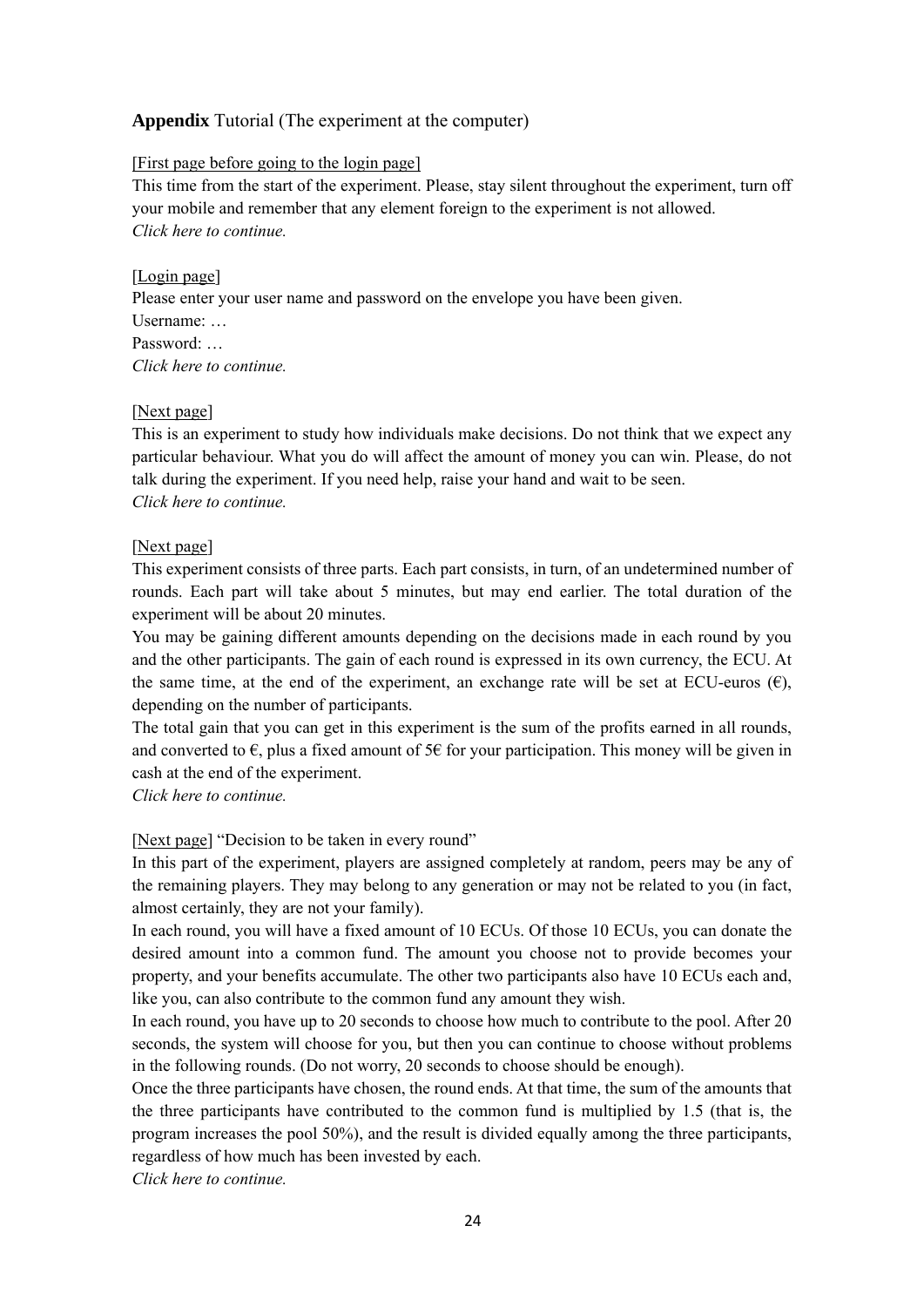



The large central circle represents the common fund. The number inside indicates the total amount the three players contributed to the fund during the previous round. Regarding the three small circles, the blue circle is you and the other two correspond to your companions. The number in each circle indicates how much each contributed to the pool in the previous round. At the bottom of the screen are 11 buttons, from 0 to 10. Simply click on the corresponding amount to invest in the pool.

*Click here to continue.* 

[Next page] "Earnings and repeated round"

Once all participants have made their choice, for that round your total gain is equal to the sum of what you did not contribute plus your share of the common fund, multiplied by 1.5. That amount is accumulated in each round. At the end of the game, your gain is equal to the sum of the profits earned in all rounds.

Remember that each part will be an undetermined number of rounds. In each round, you have up to 20 seconds to choose what amount to deposit in the common fund. After 20 seconds, the system will choose for you, but then you can continue to choose without problems in the following rounds. (Do not worry, 20 seconds to choose should be enough). The round is not over until all participants have chosen.

*Click here to continue.*